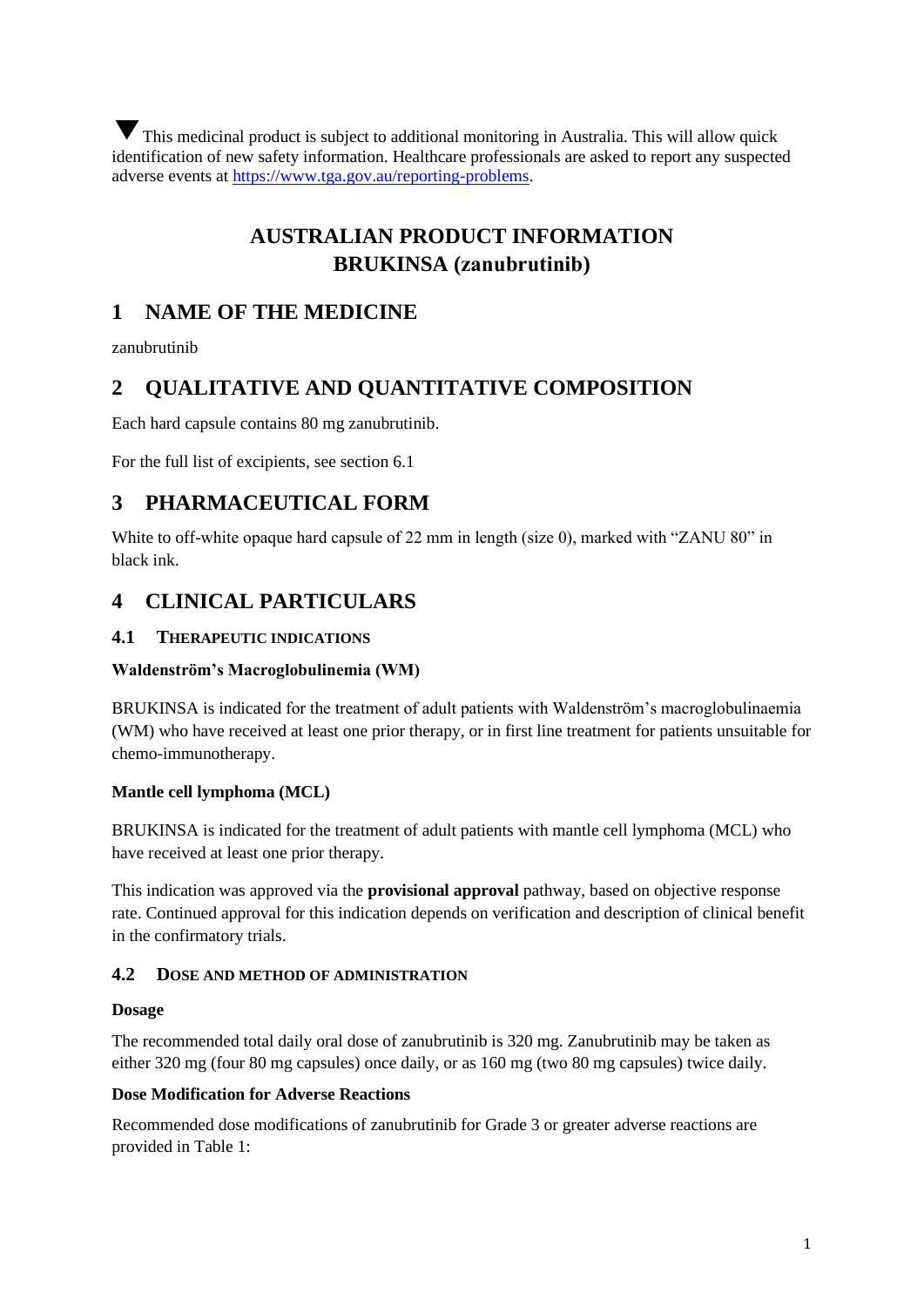## **Table 1: Recommended Dose Modification for Adverse Reaction**

| Event                                                      | <b>Adverse Reaction</b><br><b>Occurrence</b> | <b>Dose Modification</b><br>(Starting Dose: 320 mg once daily or<br>160 mg twice daily)                           |
|------------------------------------------------------------|----------------------------------------------|-------------------------------------------------------------------------------------------------------------------|
| $\geq$ Grade 3 non-hematological toxicities                | First                                        | Interrupt zanubrutinib                                                                                            |
| Grade 3 febrile neutropenia                                |                                              | Once toxicity has resolved to $\leq$ Grade 1 or<br>baseline: Resume at 320 mg once daily or<br>160 mg twice daily |
| Grade 3 thrombocytopenia with                              | Second                                       | Interrupt zanubrutinib                                                                                            |
| significant bleeding<br>Grade 4 neutropenia (lasting $>10$ |                                              | Once toxicity has resolved to $\leq$ Grade 1 or<br>baseline: Resume at 160 mg once daily or<br>80 mg twice daily  |
| consecutive days)                                          | Third                                        | Interrupt zanubrutinib                                                                                            |
| Grade 4 thrombocytopenia (lasting >                        |                                              | Once toxicity has resolved to $\leq$ Grade 1 or<br>baseline: Resume at 80 mg once daily                           |
| 10 consecutive days)                                       | Fourth                                       | Discontinue zanubrutinib                                                                                          |
|                                                            |                                              |                                                                                                                   |

Asymptomatic lymphocytosis should not be regarded as an adverse reaction, and these patients should continue taking zanubrutinib.

## **Missed Dose**

If a dose is not taken at the scheduled time, it can be taken as soon as possible on the same day with a return to the normal schedule the following day.

## **Method of administration**

Zanubrutinib capsules should be administered orally as 320 mg once daily or 160 mg twice daily approximately every twelve hours. Zanubrutinib can be taken with or without food. Patients should be instructed to swallow capsules whole with water, and not to open, break or chew the capsules.

## **Special populations**

## *Use in Children*

The safety and efficacy of zanubrutinib have not been established in pediatric patients.

## *Use in the Elderly*

No specific dose adjustment is required for elderly patients (aged  $\geq 65$  years).

## *Patients with Renal Insufficiency*

No dosage modification is recommended in patients with mild to moderate renal impairment (creatinine clearance  $[CrCl] \geq 30$  mL/min, estimated by Cockcroft-Gault). Monitor for zanubrutinib adverse reactions in patients with severe renal impairment (CrCl < 30 mL/min) or on dialysis (see section 5.2 *Pharmacokinetic properties*).

## *Patients with Hepatic Insufficiency*

Dose modifications are not needed in patients with mild or moderate hepatic impairment. Patients with mild or moderate hepatic impairment were treated in zanubrutinib clinical studies. The recommended dose of zanubrutinib for patients with severe hepatic impairment is 80 mg orally twice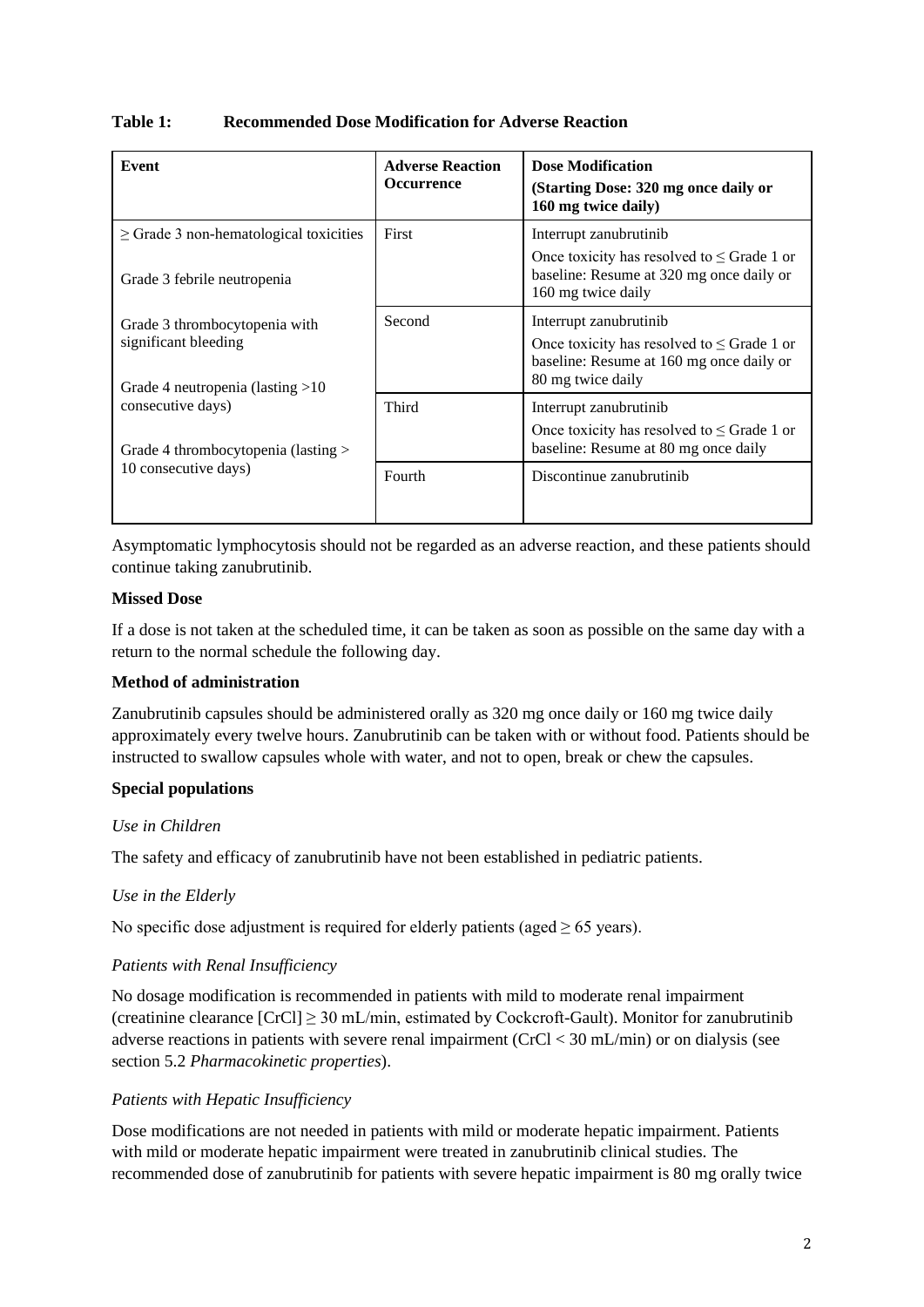daily. The safety of zanubrutinib has not been evaluated in patients with severe hepatic impairment. Monitor these patients closely for adverse reactions of zanubrutinib (see section 5.2 *Pharmacokinetic properties*).

#### *Interactions Requiring Dose Adjustments*

Dose Modification for use with CYP3A inhibitors or inducers:

## **Table 2: Recommended Dose Modifications** *[see 4.5 Interactions with other medicines and*

*other forms of interactions and 5.2 Pharmacokinetic properties]***:**

| CYP3A      | <b>Co-administered Drug</b>                                                                                                                                                        | <b>Recommended Dose</b>                                                                                                           |
|------------|------------------------------------------------------------------------------------------------------------------------------------------------------------------------------------|-----------------------------------------------------------------------------------------------------------------------------------|
| Inhibition | Strong CYP3A inhibitor (e.g., posaconazole,<br>voriconazole, ketoconazole, itraconazole,<br>clarithromycin, indinavir, lopinavir, ritonavir,<br>telaprevir)                        | 80 mg once daily<br>Interrupt dose as recommended<br>for adverse reactions [see Dose<br>and method of administration<br>$(4.2)$ . |
|            | Moderate CYP3A inhibitor (e.g., erythromycin,<br>ciprofloxacin, diltiazem, dronedarone, fluconazole,<br>verapamil, aprepitant, imatinib, grapefruit juice, Seville<br>oranges)     | 80 mg twice daily<br>Modify dose as recommended for<br>adverse reactions [see Dose and<br>method of administration $(4.2)$ ].     |
| Induction  | Strong CYP3A inducer (e.g., carbamazepine,<br>phenytoin, rifampin, St. John's wort) and moderate<br>CYP3A inducer (e.g., bosentan, efavirenz, etravirine,<br>modafinil, nafcillin) | Avoid concomitant use; Consider<br>alternative agents.                                                                            |

After discontinuation of a CYP3A inhibitor, resume previous dose of zanubrutinib.

## **4.3 CONTRAINDICATIONS**

None

## **4.4 SPECIAL WARNINGS AND PRECAUTIONS FOR USE**

## **Haemorrhage**

Serious and fatal haemorrhagic events have occurred in patients with haematological malignancies treated with zanubrutinib monotherapy. Grade 3 or higher bleeding events occurred in 4.1% of patients, including intracranial and gastrointestinal haemorrhage, haematuria and haemothorax have been reported uncommonly in patients. Bleeding events of any grade occurred in 55.8% of patients with haematological malignancies, including purpura and petechiae.

Zanubrutinib may increase the risk of haemorrhage in patients receiving antiplatelet or anticoagulant therapies and patients should be monitored for signs of bleeding. Consider the benefit-risk of withholding zanubrutinib for 3-7 days pre and post-surgery depending upon the type of surgery and the risk of bleeding.

## **Infections**

Fatal and non-fatal infections (including bacterial, viral, or fungal) have occurred in patients with haematological malignancies treated with zanubrutinib monotherapy. Grade 3 or higher infections occurred in these patients. The most common Grade 3 or higher infection was pneumonia. Infections due to hepatitis B virus (HBV) or herpes zoster virus reactivation have occurred.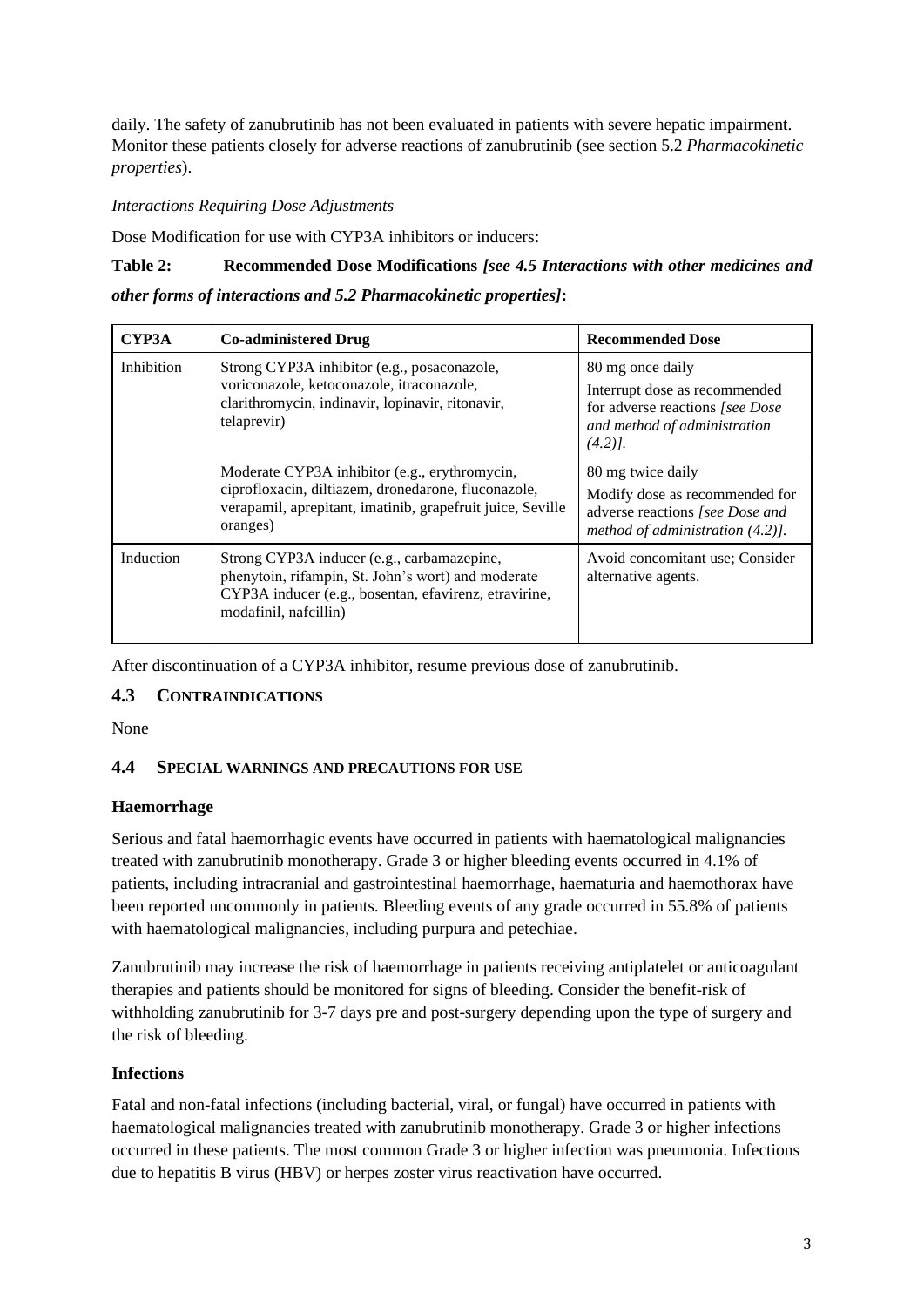Consider prophylaxis according to standard of care in patients who are at increased risk for infections. Monitor patients for signs and symptoms of infection and treat appropriately.

## **Effects on Laboratory Tests - Cytopenias**

Grade 3 or 4 cytopenias including neutropenia, thrombocytopenia, and anaemia based on laboratory measurements were reported in patients with haematologic malignancies treated with zanubrutinib monotherapy (see Section 4.8 *Adverse effects (Undesirable effects)*.

Monitor complete blood counts during treatment. See Section 4.2 *Dose and method of administration* for recommended dose modifications.

## **Second Primary Malignancies**

Second primary malignancies, including non-skin carcinoma of any grade have occurred in 14.1% of patients with haematological malignancies treated with zanubrutinib monotherapy. The most frequent second primary malignancy was skin cancer (9.2%) (basal cell carcinoma [5.1%] and squamous cell carcinoma of skin [3.3%]). Second primary malignancies of Grade 3 or higher have occurred in 5.6% of patients. Advise patients to use sun protection.

## **Atrial Fibrillation and Flutter**

Atrial fibrillation and atrial flutter of any grade have occurred in 3.2% of patients with haematological malignancies treated with zanubrutinib monotherapy, particularly in patients with cardiac risk factors, hypertension, and acute infections. Grade 3 or higher events occurred in 1.0% of patients. Monitor signs and symptoms for atrial fibrillation and atrial flutter and manage as appropriate.

## **Paediatric use**

The safety and efficacy of BRUKINSA in children below 18 years of age have not been established.

## **Use in the elderly**

No specific dose adjustment is required for elderly patients (aged  $\geq 65$  years).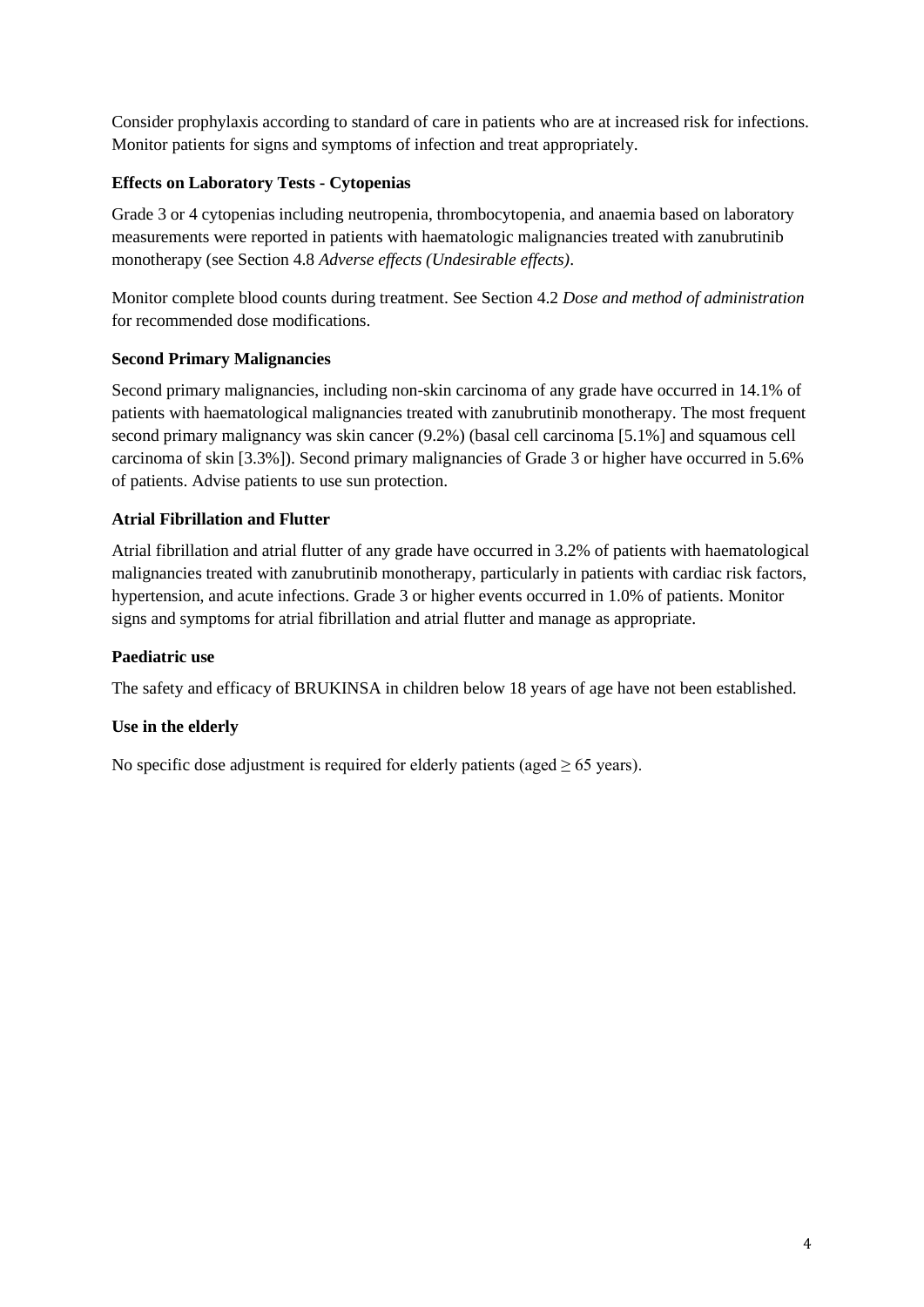### **4.5 INTERACTIONS WITH OTHER MEDICINES AND OTHER FORMS OF INTERACTIONS**

Effect of Other Drugs on BRUKINSA

## **Table 3: Drug Interactions that Affect Zanubrutinib**

| <b>Moderate and Strong CYP3A Inhibitors</b> |                                                                                                                                                                                                                                     |  |
|---------------------------------------------|-------------------------------------------------------------------------------------------------------------------------------------------------------------------------------------------------------------------------------------|--|
| Clinical Impact                             | Co-administration with a moderate or strong CYP3A inhibitor<br>$\bullet$<br>increases zanubrutinib $C_{\text{max}}$ and AUC [see Pharmacokinetic<br><i>Properties (5.2)]</i> which may increase the risk of BRUKINSA<br>toxicities. |  |
| Prevention or management                    | Reduce BRUKINSA dosage when co-administered with moderate<br>٠<br>or strong CYP3A inhibitors [see Posology and Method of<br>Administration (4.2).                                                                                   |  |
| <b>Moderate and Strong CYP3A Inducers</b>   |                                                                                                                                                                                                                                     |  |
| Clinical Impact                             | Co-administration with a moderate or strong CYP3A inducer<br>decreases zanubrutinib $C_{\text{max}}$ and AUC [see Pharmacokinetic<br><i>Properties (5.2)]</i> which may reduce BRUKINSA efficacy.                                   |  |
| Prevention or management                    | Avoid co-administration of BRUKINSA with moderate or strong<br>٠<br>CYP3A inducers [see Posology and Method of Administration<br>$(4.2)$ .                                                                                          |  |

#### **Drug Interaction Studies**

#### *Agents that may increase zanubrutinib plasma concentrations*

*CYP3A Inhibitors:* The coadministration of multiple doses of itraconazole (strong CYP3A inhibitor) increased the Cmax of zanubrutinib by 2.6-fold and AUC by 3.8-fold. Physiologically based PK (PBPK) simulations indicate that coadministration of multiple doses of a moderate CYP3A inhibitor (e.g. fluconazole, diltiazem and erythromycin) may increase the  $C_{\text{max}}$  and AUC of zanubrutinib by approximately 2-fold.

Concomitant use of zanubrutinib and medicinal products that strongly or moderately inhibit CYP3A can increase zanubrutinib exposure.

#### *Agents that may decrease zanubrutinib plasma concentrations*

*CYP3A Inducers:* Co-administration of multiple doses of rifampin (strong CYP3A inducer) decreased the zanubrutinib  $C_{\text{max}}$  by 92 % and AUC by 93%. PBPK simulations indicate that a moderate CYP3A inducer (e.g. efavirenz) may decrease zanubrutinib Cmax by 58% and AUC by 60%.

Concomitant use of zanubrutinib and strong or moderate inducers of CYP3A can decrease zanubrutinib plasma concentrations.

*Gastric Acid Reducing Agents:* No clinically significant differences in zanubrutinib pharmacokinetics were observed when co-administered with gastric acid reducing agents (proton pump inhibitors, H2 receptor antagonists).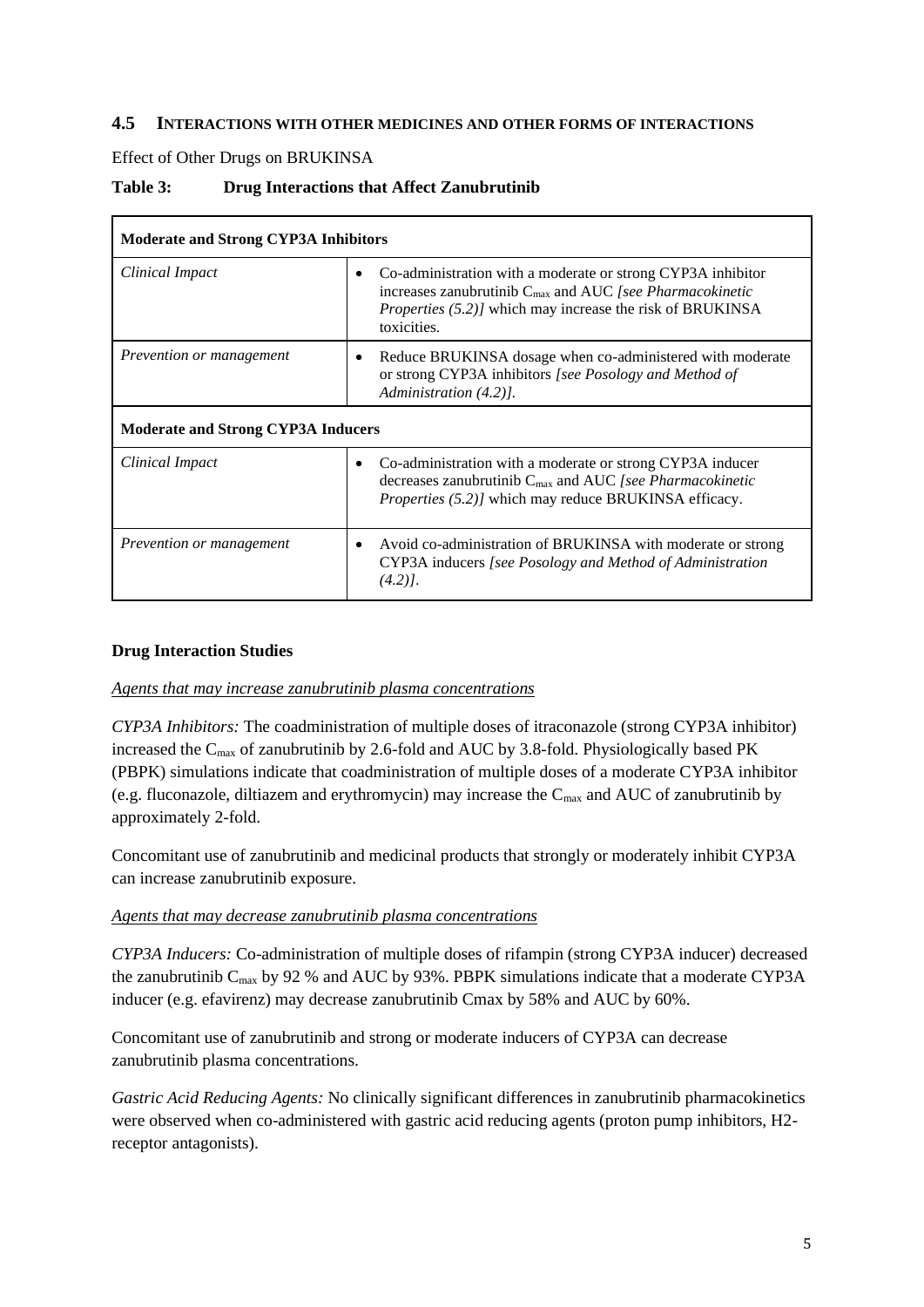## *Agents that may have their plasma concentrations altered by zanubrutinib*

*CYP3A Substrates:* Co-administration of multiple doses of zanubrutinib decreased midazolam (CYP3A substrate)  $C_{\text{max}}$  by 30% and AUC by 47%.

*CYP2C19 Substrates:* Co-administration of multiple doses of zanubrutinib decreased omeprazole (CYP2C19 substrate)  $C_{\text{max}}$  by 20% and AUC by 36%.

*Other CYP Substrates:* No clinically significant differences were observed with warfarin (CYP2C9 substrate) pharmacokinetics or predicted with rosiglitazone (CYP2C8 substrate) pharmacokinetics when co-administered with zanubrutinib.

*Transporter Systems:* Co-administration of multiple doses of zanubrutinib increased digoxin (P-gp substrate)  $C_{\text{max}}$  by 34% and AUC by 11%. No clinically significant differences in the pharmacokinetics of rosuvastatin (BCRP substrate) were observed when co-administered with zanubrutinib.

## *In Vitro Studies*

CYP Enzymes: Zanubrutinib is a weak inducer of CYP2B6.

Transporter Systems: Zanubrutinib is likely to be a substrate of P-gp. Zanubrutinib is not a substrate or inhibitor of OAT1, OAT3, OCT2, OATP1B1, or OATP1B3.

## **4.6 FERTILITY, PREGNANCY AND LACTATION**

### **Effects on fertility**

No effect on male or female fertility was noted in rats but at the highest dose tested, morphological abnormalities in sperm and increased post-implantation loss were noted. The high dose of 300 mg/kg/day is approximately 19 and 32 times the human recommended dose in male and female rats, respectively, based on AUC.

## **Use in pregnancy – Category D**

Women will be advised to avoid pregnancy and breastfeeding infants while taking zanubrutinib. If zanubrutinib is used during pregnancy or if the patient becomes pregnant while taking zanubrutinib, the patient should be apprised of the potential hazard to the fetus.

Women should avoid becoming pregnant while taking zanubrutinib and for at least one week after ending treatment. Therefore, women of child-bearing potential must use highly effective contraceptive measures while taking zanubrutinib and for at least one week after stopping treatment. Pregnancy testing is recommended for females of reproductive potential prior to initiating zanubrutinib therapy. Men should be advised to avoid fathering a child while receiving zanubrutinib and for at least 1 week following the last dose of zanubrutinib.

Malformations in the heart (2- or 3-chambered hearts) were observed in rats given zanubrutinib at all oral doses of 30, 75 or 150 mg/kg/day during organogenesis, in the absence of maternotoxicty. The lowest dose of 30 mg/kg/day is approximately 4 times the human recommended dose, based on AUC.

Embryotoxicity (post-implantation loss) was observed in rabbits given zanubrutinib during the period of organogenesis at doses of 150 mg/kg/day and was associated with maternotoxicity. The dose of 150 mg/kg/day is approximately 25 times the human recommended dose, based on AUC.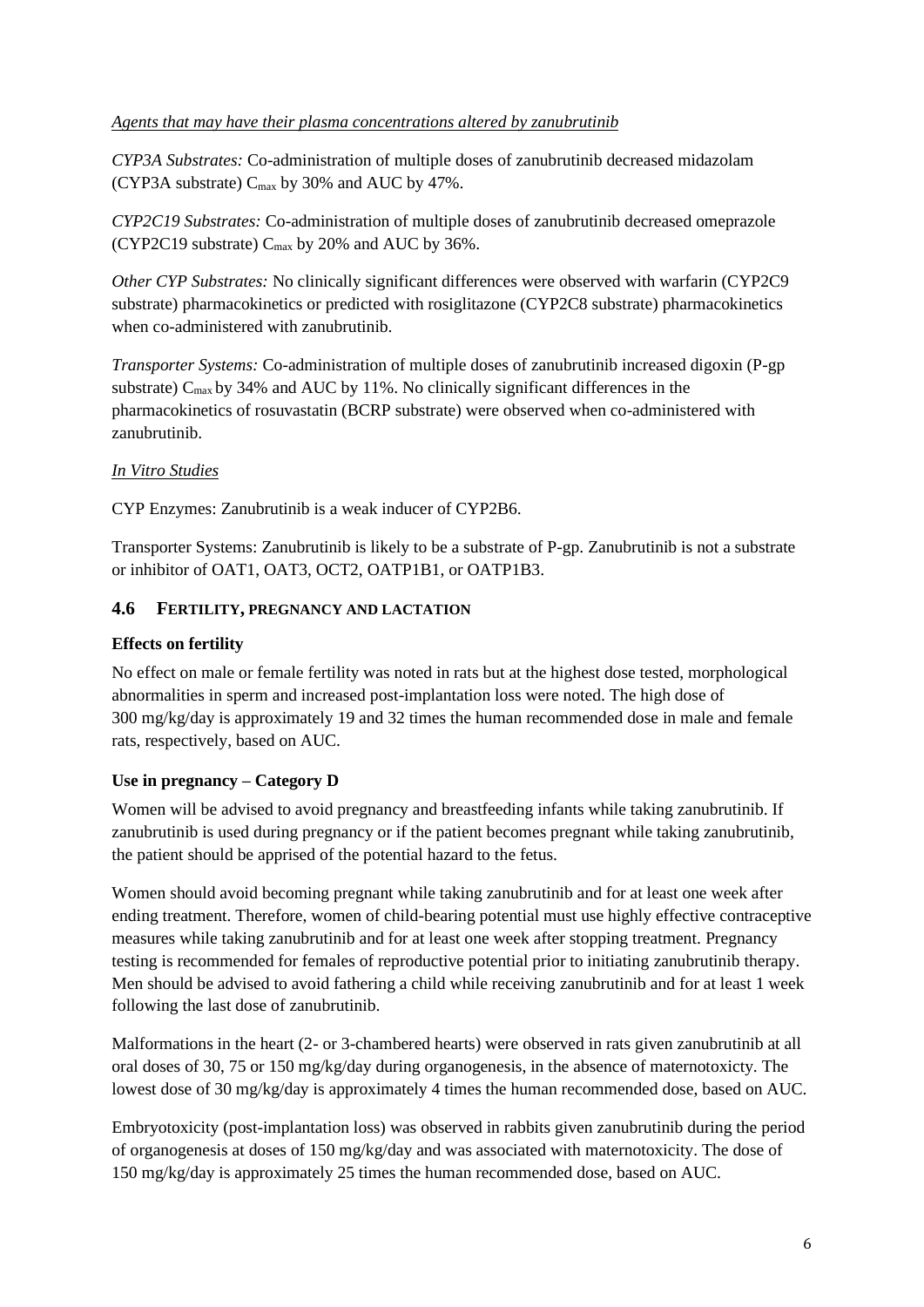## **Use in lactation**

There are no data on the presence of zanubrutinib or its metabolites in human milk, the effects on the breastfed child, or the effects on milk production. Because of the potential for serious adverse reactions from zanubrutinib in a breastfed child, advise lactating women not to breastfeed during treatment with zanubrutinib and for at least two weeks following the last dose.

In a pre- and postnatal developmental toxicity study, zanubrutinib was administered to rats at doses of 30, 75, and 150 mg/kg from implantation through weaning. At doses from 75 mg/kg/day, offspring had decreased body weights pre-weaning. All dose groups had offspring with increased incidences of adverse ocular findings (e.g. cataract, protruding eye). The significance of which is unclear. The dose of 30 mg/kg/day is approximately 4 times the human recommended dose, based on AUC.

## **4.7 EFFECTS ON ABILITY TO DRIVE AND USE MACHINES**

No specific studies have been conducted to evaluate the influence of BRUKINSA treatment on the ability to drive or operate heavy machinery.

Fatigue, dizziness, and asthenia have been reported in some patients taking BRUKINSA and should be considered when assessing a patient's ability to drive or operate machines.

## **4.8 ADVERSE EFFECTS (UNDESIRABLE EFFECTS)**

The safety profile is based on pooled data from 779 patients with B-cell malignancies treated with zanubrutinib in 6 clinical trials with a median duration of treatment of 30.3 months, including one Phase 1 clinical study (BGB-3111-1002), one Phase 1/2 clinical study (BGB-3111-AU-003), three Phase 2 studies (BGB-3111-205, BGB-3111-206, BGB-3111-210), and one Phase 3 clinical study (BGB-3111-302).

The most commonly occurring adverse reactions in the 6 studies combined ( $\geq$  20%) were neutropenia<sup>†</sup>, thrombocytopenia<sup>†</sup>, upper respiratory tract infection<sup>§</sup>, haemorrhage/haematoma<sup>§</sup>, rash<sup>§</sup>, bruising<sup>§</sup>, anaemia<sup>†</sup>, musculoskeletal pain, diarrhea, pneumonia<sup>§</sup> and cough. The most common Grade 3 or higher adverse reactions ( $\geq$  5%) were neutropenia, thrombocytopenia, pneumonia, and anemia.

## Discontinuation and dose reduction

Of the 779 patients treated with zanubrutinib, 28 (3.6%) patients discontinued treatment due to adverse reactions. The most frequent adverse reaction leading to treatment discontinuation was pneumonia<sup>§</sup> (1.8%). Adverse reactions leading to dose reduction occurred in 4.9% of patients.

Presented in Table 4 below are adverse reactions that have been reported in association with the use of zanubrutinib monotherapy in the 6 clinical studies. Adverse reactions are listed below by MedDRA body system organ class and by frequency. Frequencies are defined as very common  $(≥1/10)$ , common ( $\geq$ 1/100 to <1/10), uncommon ( $\geq$ 1/1,000 to <1/100), rare ( $\geq$ 1/10,000 to <1/1,000), very rare  $\left( \frac{1}{10,000} \right)$ , not known (cannot be estimated from available data).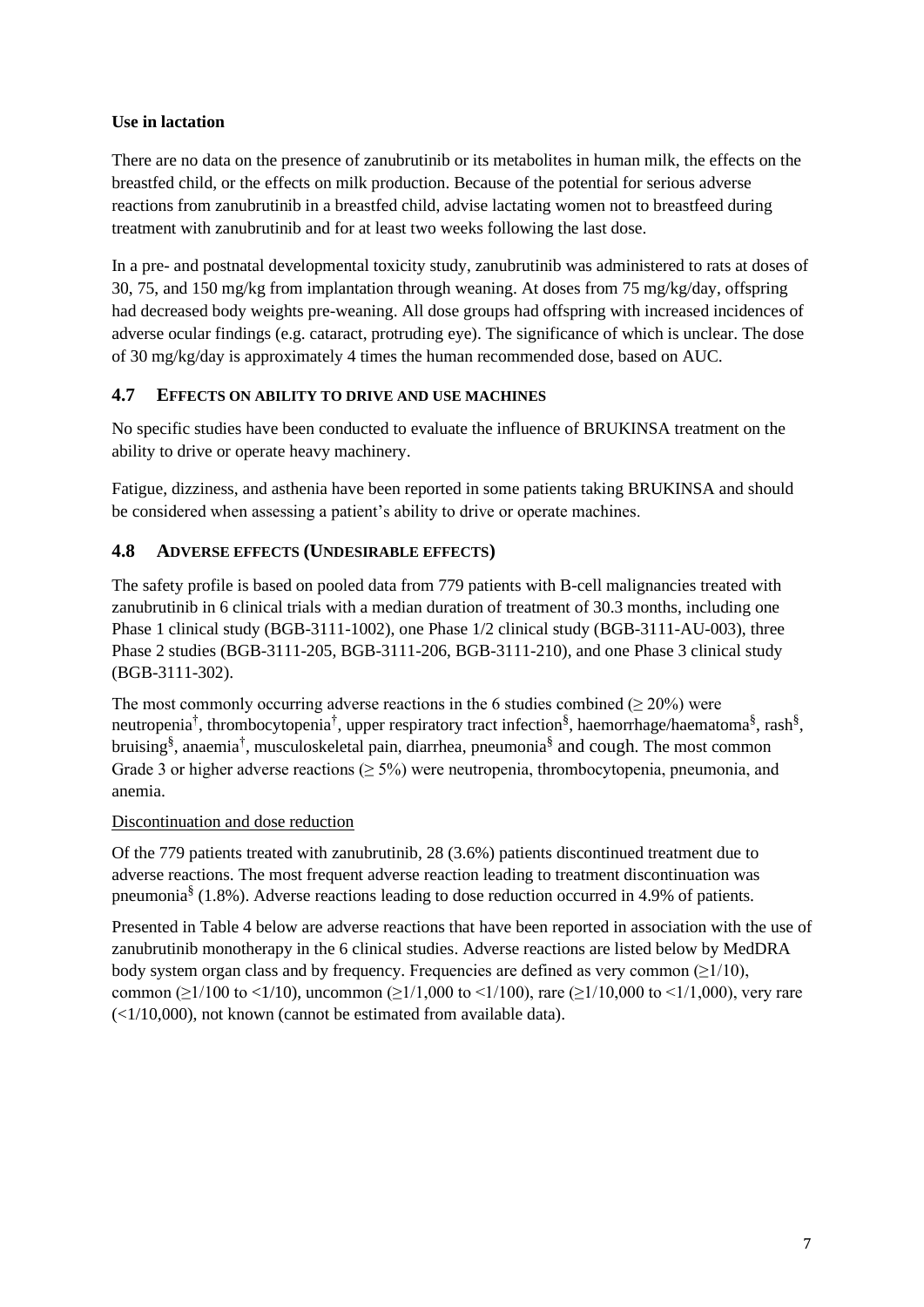| <b>MedDRA SOC</b>                              | <b>Group Terms/PTs</b>                         | Zanubrutinib<br>$N = 779$ |                    |
|------------------------------------------------|------------------------------------------------|---------------------------|--------------------|
|                                                |                                                | All Grades* $(\%)$        | Grade $\geq$ 3 (%) |
|                                                | Upper respiratory tract infection <sup>§</sup> | Very Common (44.3)        | 2.6                |
|                                                | Pneumonia $\frac{1}{3}$ #                      | Very Common (22.1)        | 11.6               |
| <b>Infections and infestations</b>             | Pneumonia                                      | Very Common (16.3)        | 10.1               |
|                                                | infection<br>Lower respiratory tract           | Common $(6.2)$            | 0.8                |
|                                                | Urinary tract infection                        | Very Common (15.5)        | 2.3                |
|                                                | Hepatitis B reactivation                       | Common $(1.2)$            | 0.8                |
|                                                | Neutropenia <sup>†</sup>                       | Very Common (56.2)        | 28.0               |
| <b>Blood and lymphatic</b><br>system disorders | Thrombocytopenia <sup>†</sup>                  | Very Common (45.1)        | 11.4               |
|                                                | Anaemia <sup>†</sup>                           | Very Common (28.9)        | 6.9                |
| Nervous system disorder                        | Dizziness <sup>§</sup>                         | Very Common (11.7)        | 0.4                |
|                                                | <b>Bruising</b> <sup>§</sup>                   | Very Common (29.1)        | 0.1                |
|                                                | Contusion                                      | Very Common (21.1)        | 0.0                |
|                                                | Petechiae                                      | Common $(5.6)$            | 0.0                |
| Vascular disorders                             | Ecchymosis                                     | Common $(2.3)$            | 0.1                |
|                                                | Haemorrhage/Haematoma <sup>§</sup> #           | Very Common (32.2)        | 3.1                |
|                                                | Haematuria                                     | Very common (14.5)        | 0.6                |
|                                                | Epistaxis                                      | Common $(8.5)$            | 0.1                |
|                                                | Gastrointestinal haemorrhage                   | Uncommon $(0.5)$          | 0.3                |
| <b>Gastrointestinal disorders</b>              | Diarrhea                                       | Very Common (23.6)        | 1.8                |
|                                                | Constipation                                   | Very Common (15.0)        | 0.4                |

# **Table 4: Adverse Reactions in Patients Treated with Zanubrutinib**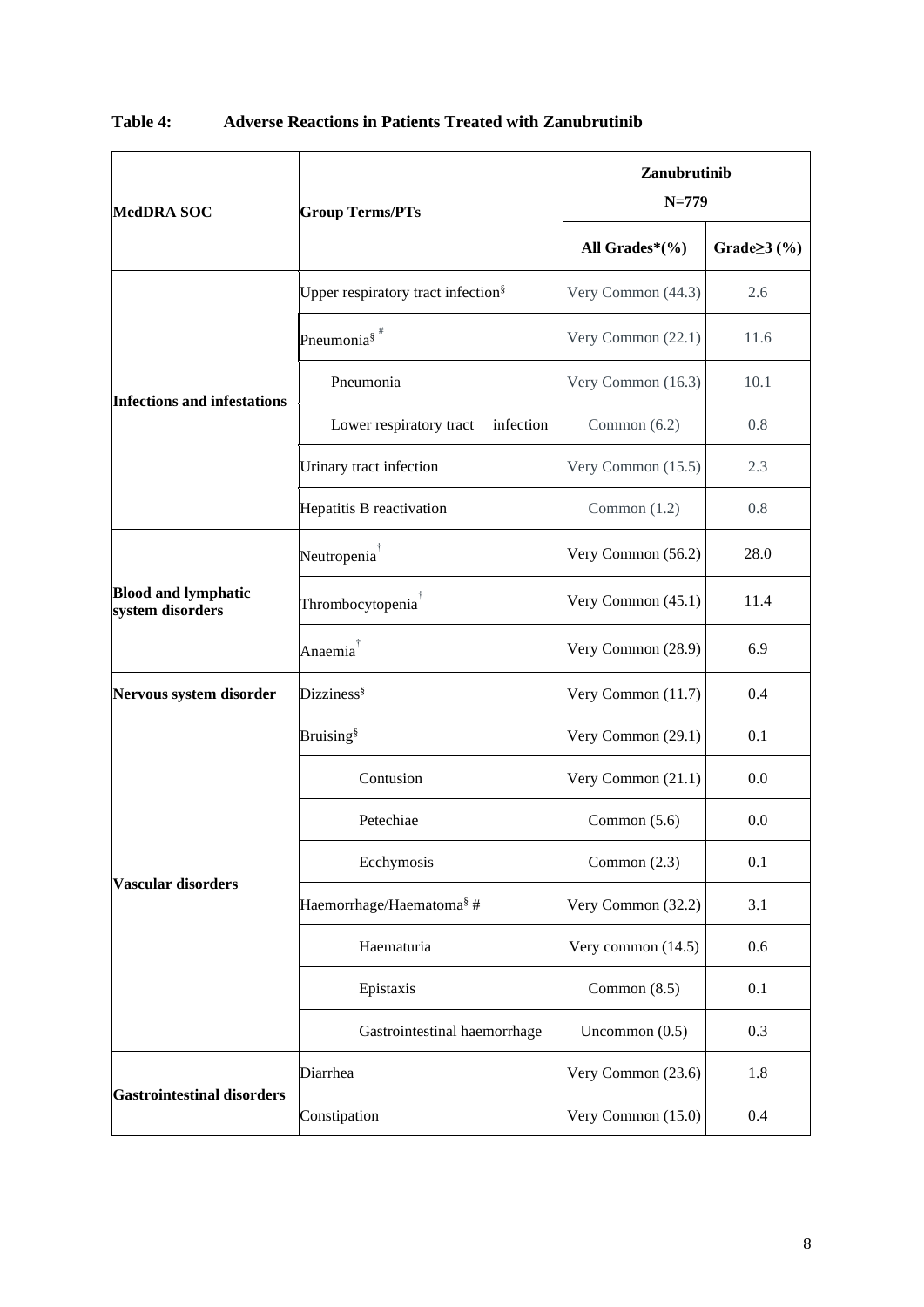| <b>Skin and subcutaneous</b><br>tissue disorders           | $Rash^{\S}$                       | Very Common $(29.8)$ | 0.4 |
|------------------------------------------------------------|-----------------------------------|----------------------|-----|
|                                                            | Musculoskeletal pain <sup>§</sup> | Very Common $(24.3)$ | 2.4 |
| Musculoskeletal and<br>connective tissue disorders         | Back pain                         | Very Common $(11.7)$ | 1.0 |
|                                                            | Arthralgia                        | Very Common $(10.9)$ | 1.0 |
|                                                            | Fatigue <sup>§</sup>              | Very common $(19.8)$ | 1.5 |
| General disorders and<br>administration site<br>conditions | Fatigue                           | Very common $(15.3)$ | 1.2 |
|                                                            | Asthenia                          | Common $(3.6)$       | 0.3 |
| <b>Respiratory, thoracic and</b><br>mediastinal disorders  | Cough                             | Very Common $(21.7)$ | 0.1 |

\*Grades were evaluated based on the National Cancer Institute Common Terminology Criteria for Adverse Events (NCI-CTCAE) version 4.03.

- † Based on laboratory measurements.
- § Includes multiple adverse reaction terms.
- # Includes events with fatal outcome

*Hemorrhage*: Serious and fatal hemorrhagic events have been reported in patients treated with zanubrutinib (See section 4.4 *Special Warnings and Special Precautions for Use*)

*Infections*: Cases of fatal and non-fatal infections have been reported in patients treated with zanubrutinib (See section 4.4 *Special Warnings and Special Precautions for Use*)

*Cytopenias*: Cases of neutropenia, anemia and thrombocytopenia have been reported in patients treated with zanubrutinib (See section 4.4 *Special Warnings and Special Precautions for Use*)

*Second primary malignancies*: Cases of second primary malignancies have been reported in patients treated with zanubrutinib (See section 4.4 *Special Warnings and Special Precautions for Use*)

*Atrial fibrillation and flutter*: Cases of atrial fibrillation and flutter have been reported in patients treated with zanubrutinib (See section 4.4 *Special Warnings and Special Precautions for Use*)

#### **Waldenström's Macroglobulinemia (WM)**

The safety of BRUKINSA was evaluated in relapsed/refractory (RR) or treatment-naïve WM patients with *MYD88* mutation (*MYD88<sup>MUT</sup>*) in a Phase 3, randomised, open-label clinical trial, BGB-3111-302, that included 101 patients treated with BRUKINSA at a dose of 160 mg twice daily and 98 patients treated with ibrutinib (Cohort 1). Additionally, 28 patients with RR or treatment-naïve WM found to have *MYD88* wildtype (*MYD88WT*) (N=26) or missing/inconclusive *MYD88* status (N=2) were treated with BRUKINSA in a non-randomised exploratory arm (Cohort 2).

In Cohort 1, the median duration of treatment was 30.3 months in the BRUKINSA arm and 29.9 months in the ibrutinib arm. In Cohort 2, the median duration of treatment was 27.8 months.

Serious treatment-emergent adverse events occurred in 48.5% of patients in the BRUKINSA arm. The most frequent serious adverse events were febrile neutropenia, influenza, pyrexia, and neutropenia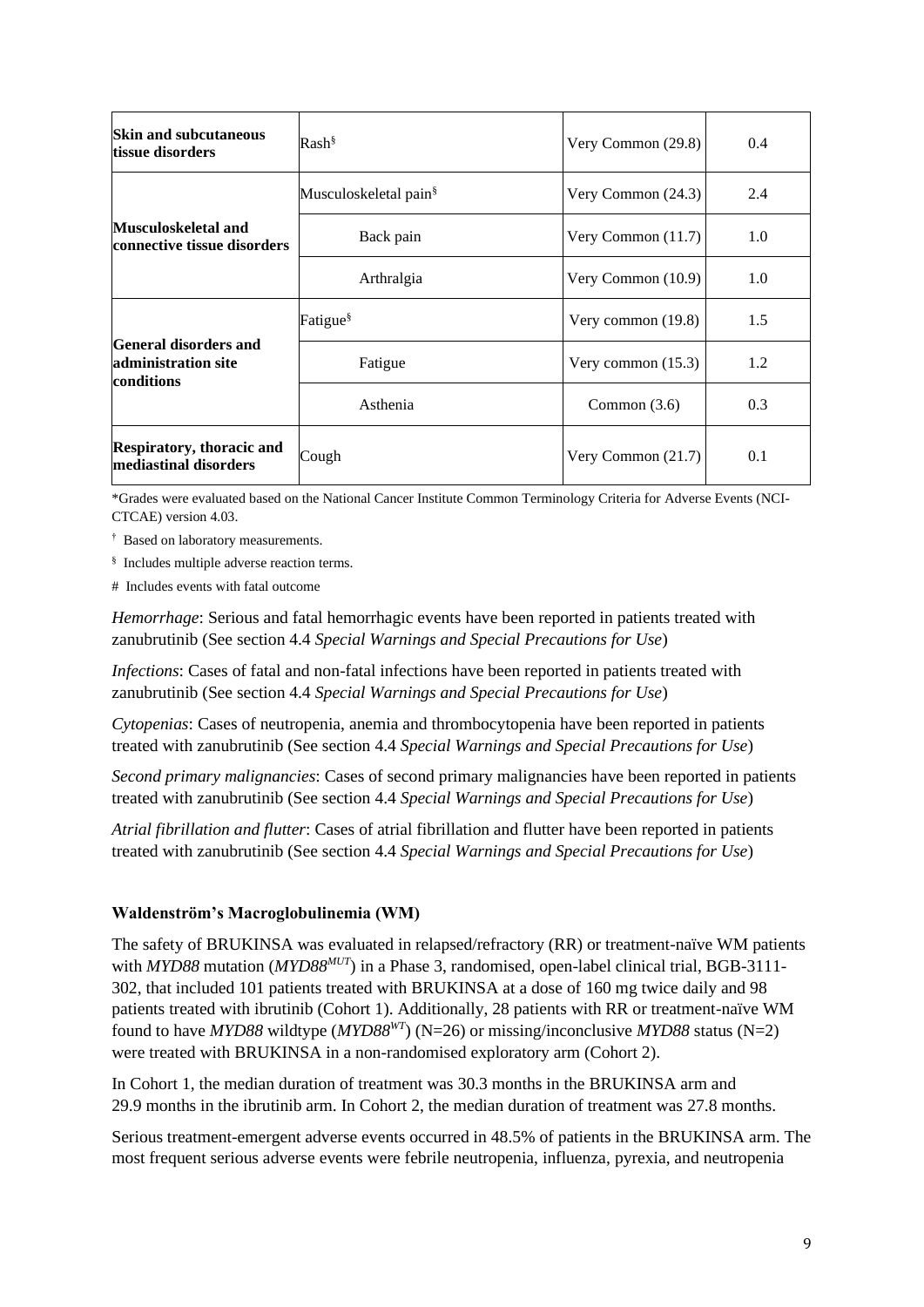(3% each); and anaemia, pneumonia, basal cell carcinoma, lower respiratory tract infection, pleural effusion, sepsis, and thrombocytopenia (2% each).

Of the 101 patients randomised and treated with BRUKINSA, 5% patients discontinued due to adverse events. The events leading to discontinuation were cardiomegaly, neutropenia, plasma cell myeloma, drug-induced liver injury and subdural hemorrhage (1% each). Adverse events leading to dose reduction occurred in 14.9% of patients. The most common adverse events leading to dose reduction were neutropenia (3%) and diarrhea (2%).

Death due to adverse events within 30 days of last dose occurred in 1 (1%) patient. The adverse event leading to death was cardiomegaly.

Table 5 summarises treatment emergent adverse events in patients randomised in Cohort 1 in BGB-3111-302.

## **Table 5: Treatment-Emergent Adverse Events in ≥ 10% (All Grades\*) of Patients with**

**WM in Zanubrutinib or Ibrutinib Arm of Cohort 1 in BGB-3111-302 Trial**

| <b>System Organ Class</b>                            | <b>BRUKINSA</b><br>$(N = 101)$ |                          | <b>Ibrutinib</b><br>$(N = 98)$ |                          |
|------------------------------------------------------|--------------------------------|--------------------------|--------------------------------|--------------------------|
| <b>Adverse Event</b>                                 | All Grades*<br>(%)             | Grade 3 or<br>Higher (%) | All Grades*<br>(%)             | Grade 3 or<br>Higher (%) |
| <b>Blood and lymphatic system disorders</b>          |                                |                          |                                |                          |
| Neutropenia                                          | 26.7                           | 18.8                     | 14.3                           | 9.2                      |
| Anemia                                               | 12.9                           | 5.9                      | 15.3                           | 6.1                      |
| Thrombocytopenia                                     | 12.9                           | 6.9                      | 12.2                           | 5.1                      |
| <b>Cardiac disorders</b>                             |                                |                          |                                |                          |
| Atrial fibrillation                                  | 5.0                            | $\boldsymbol{0}$         | 17.3                           | 6.1                      |
| Palpitation                                          | 5.0                            | $\boldsymbol{0}$         | 10.2                           | $\boldsymbol{0}$         |
| <b>Gastrointestinal disorders</b>                    |                                |                          |                                |                          |
| Diarrhea                                             | 21.8                           | $\overline{3}$           | 33.7                           | 2.0                      |
| Nausea                                               | 17.8                           | $\boldsymbol{0}$         | 15.3                           | 1.0                      |
| Constipation                                         | 16.8                           | $\overline{0}$           | 7.1                            | $\overline{0}$           |
| Vomiting                                             | 12.9                           | $\overline{0}$           | 15.3                           | 1.0                      |
| General disorders and administration site conditions |                                |                          |                                |                          |
| Fatigue                                              | 24.8                           | 1.0                      | 19.4                           | 1.0                      |
| Pyrexia                                              | 15.8                           | 4.0                      | 13.3                           | 2.0                      |
| Peripheral edema                                     | 13.9                           | $\boldsymbol{0}$         | 20.4                           | $\boldsymbol{0}$         |
| <b>Infections and infestations</b>                   |                                |                          |                                |                          |
| Upper respiratory tract infection                    | 30.9                           | $\overline{0}$           | 31.6                           | 1.0                      |
| Pneumonia <sup>§</sup>                               | 12.9                           | $\overline{4}$           | 24.5                           | 10.2                     |
| Nasopharyngitis                                      | 10.9                           | $\overline{0}$           | 7.1                            | $\theta$                 |
| Urinary tract infection                              | 10.9                           | $\overline{0}$           | 15.3                           | 2.0                      |
| Localised infection                                  | 1.0                            | $\mathbf{0}$             | 11.2                           | $\boldsymbol{0}$         |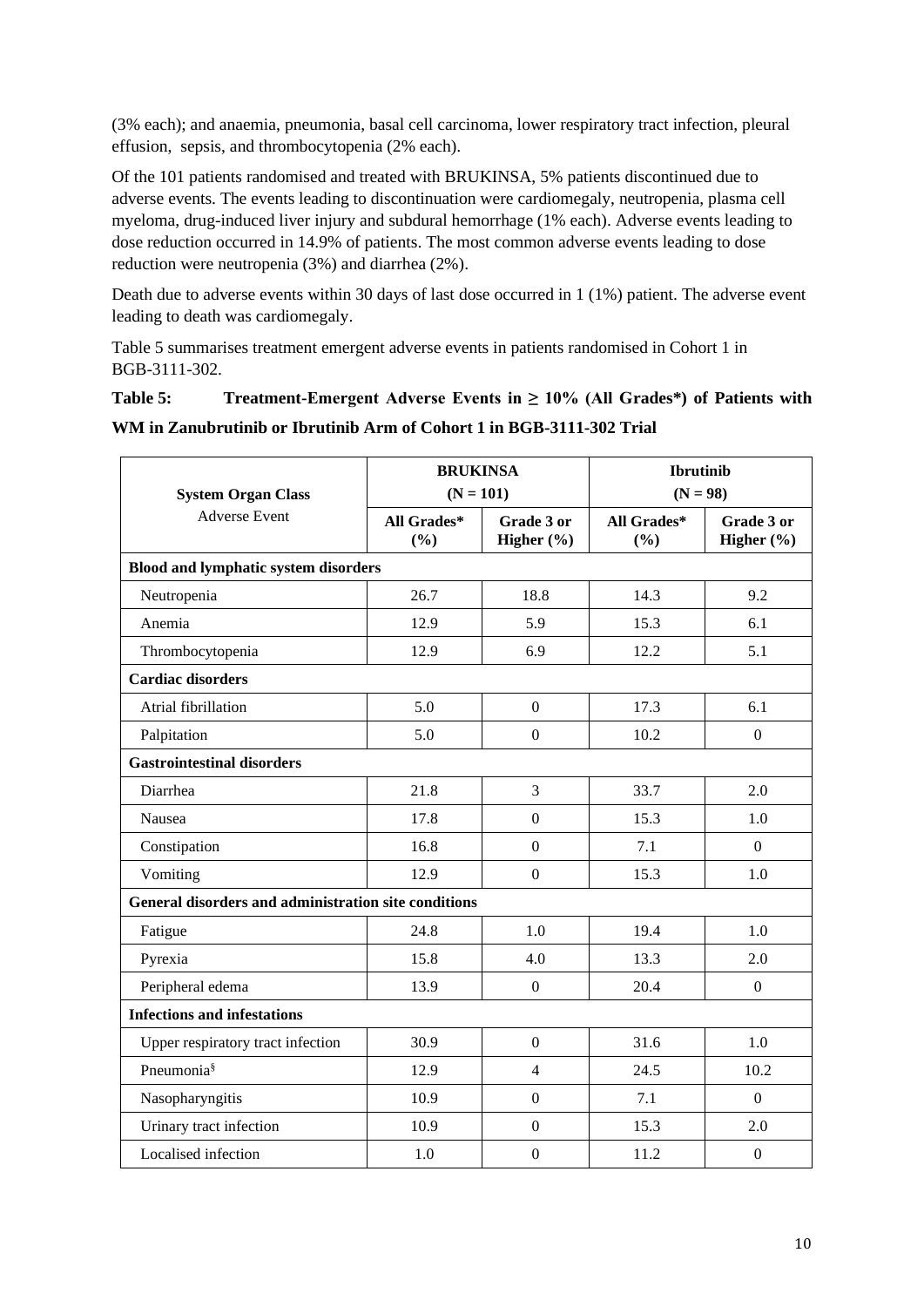| <b>System Organ Class</b>                       | <b>BRUKINSA</b><br>$(N = 101)$ |                              | <b>Ibrutinib</b><br>$(N = 98)$ |                              |
|-------------------------------------------------|--------------------------------|------------------------------|--------------------------------|------------------------------|
| <b>Adverse Event</b>                            | All Grades*<br>(%)             | Grade 3 or<br>Higher $(\% )$ | All Grades*<br>(%)             | Grade 3 or<br>Higher $(\% )$ |
| Musculoskeletal and connective tissue disorders |                                |                              |                                |                              |
| Musculoskeletal pain <sup>§</sup>               | 36.3                           | 7.9                          | 32.7                           | 1.0                          |
| Pain in extremity                               | 13.9                           | 1.0                          | 8.2                            | $\mathbf{0}$                 |
| Muscle spasms                                   | 9.9                            | $\boldsymbol{0}$             | 27.6                           | 1.0                          |
| Nervous system disorders                        |                                |                              |                                |                              |
| Headache                                        | 17.8                           | 1.0                          | 14.3                           | 1.0                          |
| <b>Dizziness</b>                                | 13.9                           | 1.0                          | 12.2                           | $\overline{0}$               |
| <b>Renal and urinary disorders</b>              |                                |                              |                                |                              |
| Hematuria                                       | 9.9                            | 1.0                          | 12.2                           | 2.0                          |
| Respiratory, thoracic and mediastinal disorders |                                |                              |                                |                              |
| Cough                                           | 16.8                           | $\boldsymbol{0}$             | 19.4                           | $\theta$                     |
| Epistaxis                                       | 15.8                           | 1.0                          | 20.4                           | $\Omega$                     |
| Dyspnea                                         | 14.9                           | $\mathbf{0}$                 | 7.1                            | $\mathbf{0}$                 |
| Injury, poisoning and procedural complications  |                                |                              |                                |                              |
| Contusion                                       | 14.9                           | $\overline{0}$               | 25.5                           | $\boldsymbol{0}$             |
| Skin and subcutaneous tissue disorders          |                                |                              |                                |                              |
| <b>Bruising</b> <sup>§</sup>                    | 19.8                           | $\overline{0}$               | 33.7                           | $\theta$                     |
| Rash <sup>§</sup>                               | 19.8                           | $\mathbf{0}$                 | 23.5                           | $\theta$                     |
| Pruritus                                        | 12.9                           | 1.0                          | 6.1                            | $\mathbf{0}$                 |
| <b>Vascular disorders</b>                       |                                |                              |                                |                              |
| Hemorrhage <sup>§</sup>                         | 24.8                           | 5.0                          | 27.6                           | 5.1                          |
| Hypertension                                    | 13.9                           | 8.9                          | 21.4                           | 15.3                         |

\* Grades were evaluated based on the National Cancer Institute Common Terminology Criteria for Adverse Events (NCI-CTCAE) version 4.03.

§ Includes multiple preferred terms:

Bruising includes all related terms containing bruise, bruising, contusion, ecchymosis.

Hemorrhage includes all related terms containing hemorrhage, hematoma.

Musculoskeletal pain includes musculoskeletal pain, musculoskeletal discomfort, myalgia, back pain, arthralgia, arthritis. Pneumonia includes pneumonia, pneumonia viral, pneumonia aspiration, lower respiratory tract infection. Rash includes all related terms containing rash

The safety profile of BRUKINSA in patients with WM in the non-randomised Cohort 2 (*MYD88WT* or missing/inconclusive  $MYD88$  status,  $N = 28$ ) was generally consistent with the safety profile for BRUKINSA in Cohort 1.

Hematologic and Chemistry laboratory abnormalities are shown below.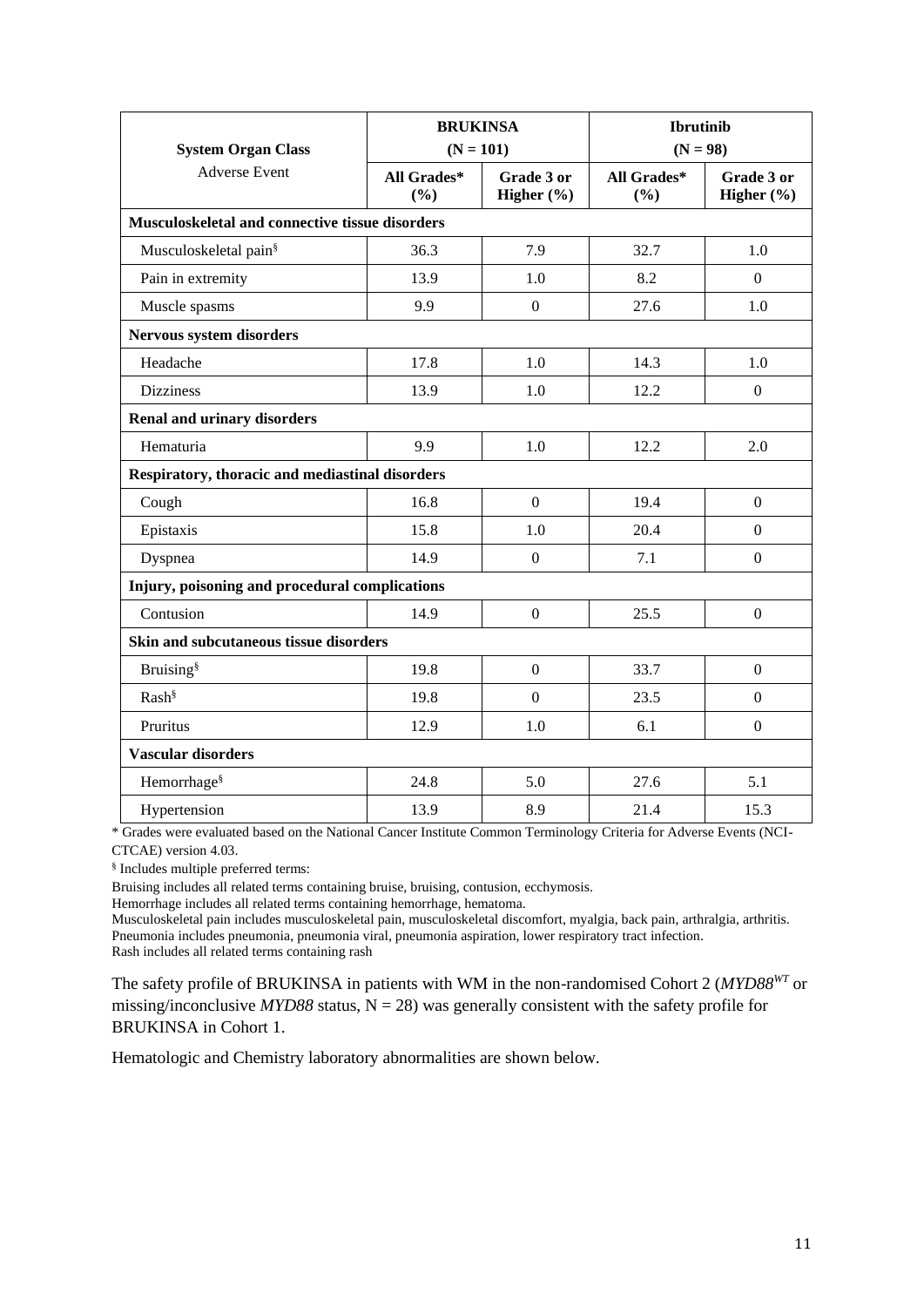# **Table 6: Laboratory Abnormalities\* (>10%) in Patients with WM in Cohort 1 of BGB-3111-302 Trial**

| <b>Laboratory Parameter</b>               | <b>BRUKINSA</b><br>$(N = 101)$ |                        | <b>Ibrutinib</b><br>$(N = 98)$ |                        |
|-------------------------------------------|--------------------------------|------------------------|--------------------------------|------------------------|
|                                           | All Grades*<br>(%)             | Grade 3 or 4<br>$(\%)$ | All Grades*<br>$($ %)          | Grade 3 or 4<br>$(\%)$ |
| Haematologic laboratory abnormalities     |                                |                        |                                |                        |
| Haemoglobin decreased                     | 20.8                           | 6.9                    | 22.4                           | 9.2                    |
| Neutrophils decreased                     | 52.0                           | 25.0                   | 36.1                           | 9.3                    |
| Platelets decreased                       | 35.6                           | 8.9                    | 39.8                           | 5.1                    |
| <b>Chemistry laboratory abnormalities</b> |                                |                        |                                |                        |
| Alanine aminotransferase<br>increased     | 15.8                           | 2.0                    | 14.4                           | 2.1                    |
| Aspartate aminotransferase<br>increased   | 12.0                           | 1.0                    | 18.9                           | 2.1                    |
| Bilirubin increased                       | 13.0                           | 2.0                    | 33.0                           | 1.0                    |
| Creatinine increased                      | 30.7                           | 1.0                    | 23.5                           | 1.0                    |
| Urate increased                           | 17.0                           | 3.2                    | 35.6                           | 5.6                    |

\* Based on laboratory measurements. Grades were evaluated based on the National Cancer Institute Common Terminology Criteria for Adverse Events (NCI-CTCAE) version 4.03.

## **Mantle Cell Lymphoma (MCL)**

The safety of zanubrutinib was evaluated in 118 patients with MCL who received at least one prior therapy at a dose of 320 mg daily in two single-arm clinical trials, BGB-3111-206 and BGB-3111- AU-003. The median duration of treatment was 22.8 months.

Serious treatment-emergent adverse events occurred in 33.9% of patients. The most frequent ( $\geq$  2% of patients) serious adverse events were lung infection (6.8%), pneumonia (4.2%), and anaemia (2.5%).

Of the 118 MCL patients treated with zanubrutinib, 13.6% patients discontinued treatment due to adverse events. The most frequent adverse reaction leading to treatment discontinuation was pneumonia (3.4%; grouped terms). Adverse events leading to dose reduction occurred in 3.4% of patients; these included hepatitis B, neutropenia, allergic dermatitis, and peripheral sensory neuropathy (in 1 patient each).

Death due to adverse events within 30 days of last dose occurred in 9 (7.6%) patients. The adverse events leading to death were road traffic accident, cerebral hemorrhage, cerebral infarction, congestive cardiac failure, pneumonia (in 2 patients; grouped terms) and unknown reason (in 3 patients).

Table 7 summarises treatment emergent adverse events in BGB-3111-206 and BGB-3111-AU-003.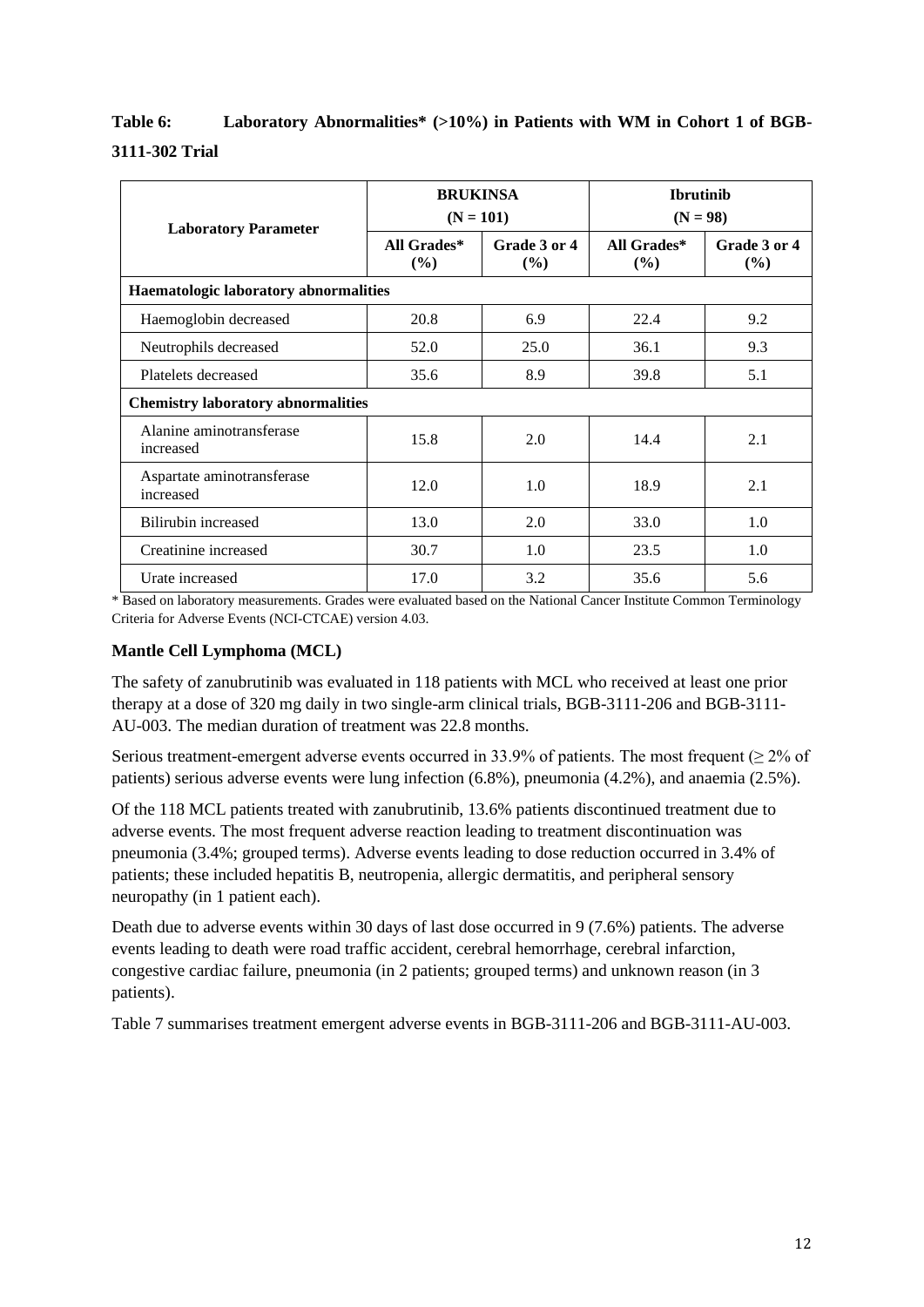## **Table 7: Treatment-Emergent Adverse Events in ≥ 10% (All Grades\*) of Patients With Previously Treated MCL in BGB-3111-206 and BGB-3111-AU-003 Trials**

|                                                 |                     | <b>BRUKINSA</b><br>$(N = 118)$     |  |  |
|-------------------------------------------------|---------------------|------------------------------------|--|--|
| <b>System Organ Class</b>                       |                     |                                    |  |  |
| <b>Adverse Event</b>                            | All Grades* $(\% )$ | <b>Grade 3 or Higher</b><br>$(\%)$ |  |  |
| <b>Blood and lymphatic system disorders</b>     |                     |                                    |  |  |
| Neutrophil count decreased and neutropenia      | 38                  | 15                                 |  |  |
| Platelet count decreased and thrombocytopenia   | 31                  | 7                                  |  |  |
| White blood cell count decreased and leukopenia | 26                  | 6                                  |  |  |
| Anemia and hemoglobin decreased                 | 15                  | 8                                  |  |  |
| <b>Gastrointestinal disorders</b>               |                     |                                    |  |  |
| Diarrhea                                        | 23                  | 1                                  |  |  |
| Constipation                                    | 14                  | 1                                  |  |  |
| <b>Infections and infestations</b>              |                     |                                    |  |  |
| Upper respiratory tract infection <sup>§</sup>  | 37                  | $\overline{0}$                     |  |  |
| Pneumonia <sup>§</sup>                          | 17                  | 12                                 |  |  |
| Urinary tract infection                         | 13                  | 1                                  |  |  |
| <b>Investigations</b>                           |                     |                                    |  |  |
| Alanine aminotransferase increased              | 12                  | 1                                  |  |  |
| <b>Metabolism and nutrition disorders</b>       |                     |                                    |  |  |
| Hypokalemia                                     | 14                  | $\overline{2}$                     |  |  |
| Musculoskeletal and connective tissue disorders |                     |                                    |  |  |
| Musculoskeletal pain <sup>§</sup>               | 14                  | 3                                  |  |  |
| Respiratory, thoracic and mediastinal disorders |                     |                                    |  |  |
| Cough                                           | 14                  | $\mathbf{0}$                       |  |  |
| Skin and subcutaneous tissue disorders          |                     |                                    |  |  |
| Rash <sup>§</sup>                               | 37                  | $\mathbf{0}$                       |  |  |
| <b>Bruising</b> <sup>§</sup>                    | 14                  | $\boldsymbol{0}$                   |  |  |
| <b>Vascular disorders</b>                       |                     |                                    |  |  |
| Hemorrhage <sup>§</sup>                         | 12                  | $\overline{3}$                     |  |  |
| Hypertension                                    | 11                  | 3                                  |  |  |

\* Grades were evaluated based on the National Cancer Institute Common Terminology Criteria for Adverse Events (NCI-CTCAE) version 4.03.

§ Includes multiple preferred terms:

Bruising includes all related terms containing bruise, bruising, contusion, ecchymosis.

Hemorrhage includes all related terms containing hemorrhage, hematoma.

Musculoskeletal pain includes musculoskeletal pain, musculoskeletal discomfort, myalgia, back pain, arthralgia, arthritis. Pneumonia includes pneumonia, pneumonia fungal, pneumonia cryptococcal, pneumonia streptococcal, atypical pneumonia, lung infection, lower respiratory tract infection, lower respiratory tract infection bacterial, lower respiratory tract infection viral.

Rash includes all related terms containing rash.

Upper respiratory tract infection includes PTs of upper respiratory tract infection and viral upper respiratory tract infection.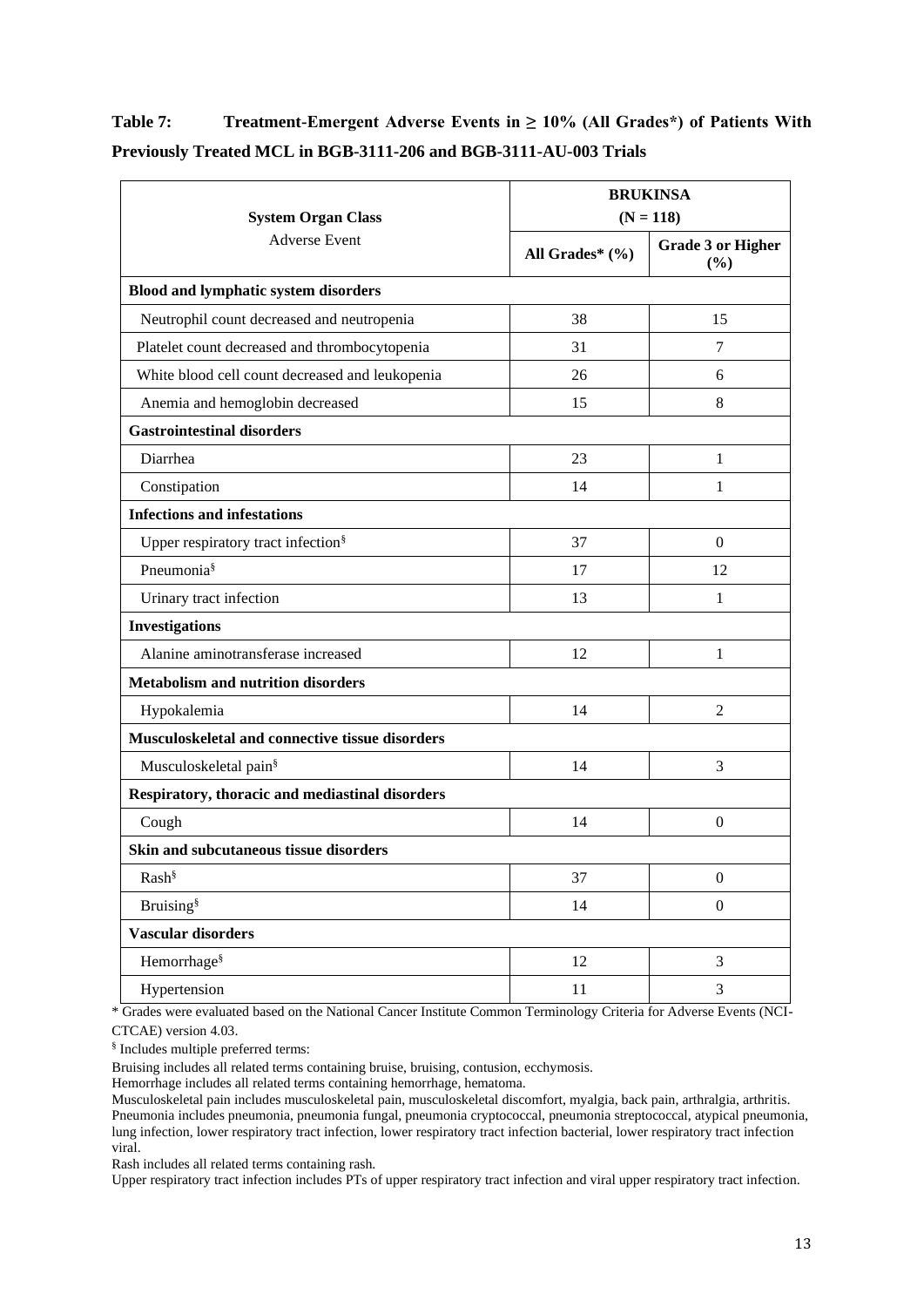Hematologic and Chemistry laboratory abnormalities are shown below.

## **Table 8: Selected Laboratory Abnormalities\*(>10%) in Patients With MCL in BGB-3111-206 and BGB-3111-AU-003 Trials**

| <b>Laboratory Parameter</b>               | <b>BRUKINSA</b><br>$(N = 101)$ |                                        |  |
|-------------------------------------------|--------------------------------|----------------------------------------|--|
|                                           | All Grades* $(\% )$            | Grade 3 or $4\left(\frac{9}{6}\right)$ |  |
| Hematologic laboratory abnormalities      |                                |                                        |  |
| Neutrophils decreased                     | 45                             | 20                                     |  |
| Platelets decreased                       | 44                             | 9                                      |  |
| Hemoglobin decreased                      | 30                             | 6                                      |  |
| Lymphocytes increased                     | 41                             | 16                                     |  |
| <b>Chemistry laboratory abnormalities</b> |                                |                                        |  |
| Alanine aminotransferase<br>increased     | 30                             |                                        |  |
| Bilirubin increased                       | 26                             |                                        |  |
| Urate increased                           | 31                             | 3                                      |  |

\* Based on laboratory measurements (at least 1 severity grade higher than at baseline). Grades w ere evaluated based on the National Cancer Institute Common Terminology Criteria for Adverse Events (NCI-CTCA E) version 4.03.

### **Reporting suspected adverse effects**

Reporting suspected adverse reactions after registration of the medicinal product is important. It allows continued monitoring of the benefit-risk balance of the medicinal product. Healthcare professionals are asked to report any suspected adverse reactions at www.tga.gov.au/reportingproblems.

## **4.9 OVERDOSE**

There is no specific antidote for zanubrutinib. For patients who experience overdose, closely monitor and provide appropriate supportive treatment.

For information on the management of overdose, contact the Poisons Information Centre on 13 11 26 (Australia).

# **5 PHARMACOLOGICAL PROPERTIES**

## **5.1 PHARMACODYNAMIC PROPERTIES**

Pharmacotherapeutic group: Antineoplastic agents, Bruton's tyrosine kinase inhibitors. ATC code: L01EL03.

## **Mechanism of action**

Zanubrutinib is a small-molecule inhibitor of BTK. Zanubrutinib forms a covalent bond with a cysteine residue in the BTK active site, leading to inhibition of BTK activity. BTK is a signalling molecule of the B-cell antigen receptor (BCR) and cytokine receptor pathways. In B-cells, BTK signalling results in activation of pathways necessary for B-cell proliferation, trafficking, chemotaxis,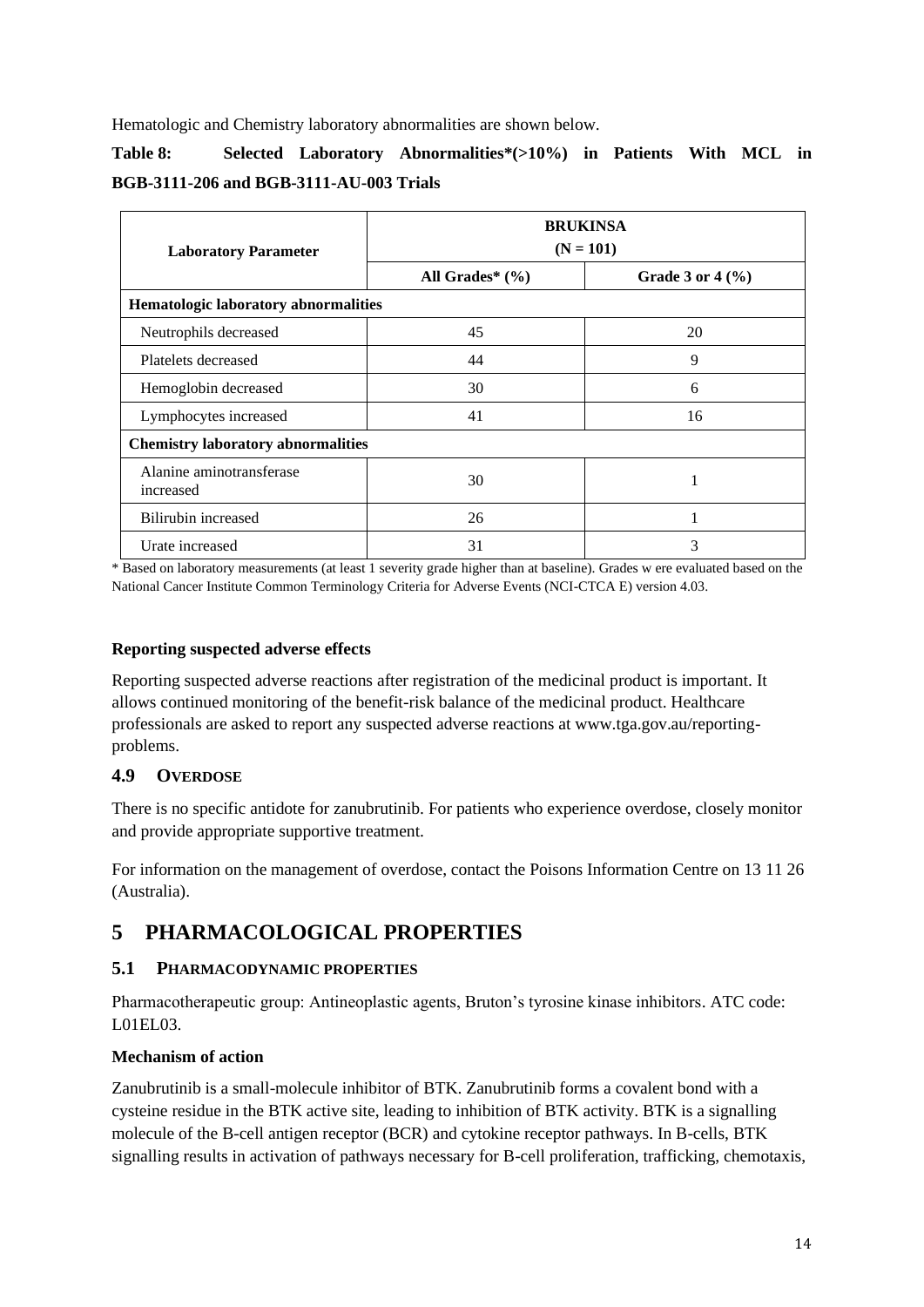and adhesion. In nonclinical studies, zanubrutinib inhibited malignant B-cell proliferation and reduced tumour growth.

## **Pharmacodynamic effects**

### *BTK occupancy in peripheral blood mononuclear cells and lymph node biopsies*

The median steady-state BTK occupancy in peripheral blood mononuclear cells was maintained at 100% over 24 hours at a total daily dose of 320 mg in patients with B-cell malignancies. The median steady-state BTK occupancy in lymph nodes was 94% and 100% following the approved recommended dosage of 320 mg once daily, or 160 mg twice daily respectively.

## *Effect on QT/QTc interval and cardiac electrophysiology*

At the approved recommended doses (320 mg once daily or 160 mg twice daily), there were no clinically relevant effects on the QTc interval. At a single dose 1.5 times the maximum recommended dose (480 mg), zanubrutinib did not prolong the QT interval to any clinically relevant extent (i.e.,  $\geq$ 10 msec).

## **Clinical trials**

## Waldenström's Macroglobulinemia (WM)

*BGB-3111-302: A Phase 3, Randomized, Open-Label, Multicenter Study Comparing the Efficacy and Safety of the Bruton tyrosine kinase Inhibitors BGB-3111 and Ibrutinib in Patients with Waldenström Macroglobulinemia*

BGB-3111-302 is a randomised, open-label, multicentre study comparing zanubrutinib and ibrutinib in subjects with Waldenström macroglobulinemia (WM). Eligible patients were at least 18 years of age with a clinical and definite histological diagnosis of relapsed/refractory WM or treatment-naïve when considered by their treating physician to be unsuitable for standard chemo-immunotherapy regimens. Patients had to meet at least one criterion for treatment according to consensus panel criteria from the Seventh International Workshop on Waldenström's Macroglobulinemia (IWWM) and have measurable disease, as defined by a serum IgM level > 0.5 g/dl. Patients with *MYD88*  mutation (*MYD88<sup>MUT</sup>*) were assigned to Cohort 1 ( $N = 201$ ) and were randomised 1:1 to receive either zanubrutinib 160 mg twice daily (Arm A) or ibrutinib 420 mg once daily (Arm B) until disease progression or unacceptable toxicity. Subjects found to have *MYD88* wildtype (*MYD88WT*) by gene sequencing (estimated to be present in approximately 10% of enrolled subjects), were enrolled to Cohort 2 ( $N = 26$ ) and received zanubrutinib 160 mg twice daily on a third, non-randomised, study arm (Arm C). In addition, those subjects whose MYD88 mutational status was missing or inconclusive  $(N = 2)$  were assigned to Cohort 2, Arm C.

In Cohort 1 overall, the median age was 70 years (range, 38 to 90 years), 27.9% were > 75 years (22.2% on the ibrutinib arm, 33.3% on the zanubrutinib arm), 67 % were male, and 91% were Caucasian. At study entry, patients had an International Prognostic Scoring System (IPSS) high categorisation, derived using M-protein by serum protein electrophoresis (SPEP), as follows: 44.4% of patients in the ibrutinib arm and 46.1% of patients in the zanubrutinib arm. Ninety-four percent of patients had a baseline ECOG performance status of 0 or 1, and 6.5% had a baseline ECOG performance status of 2. One-hundred-sixty-four patients had relapsed or refractory disease; the median number of prior therapies was 1 (range, 1 to 8). The median time from initial diagnosis was 4.63 years. Overall, 74 (37 %) patients had IgM levels  $\geq$  40 g/L.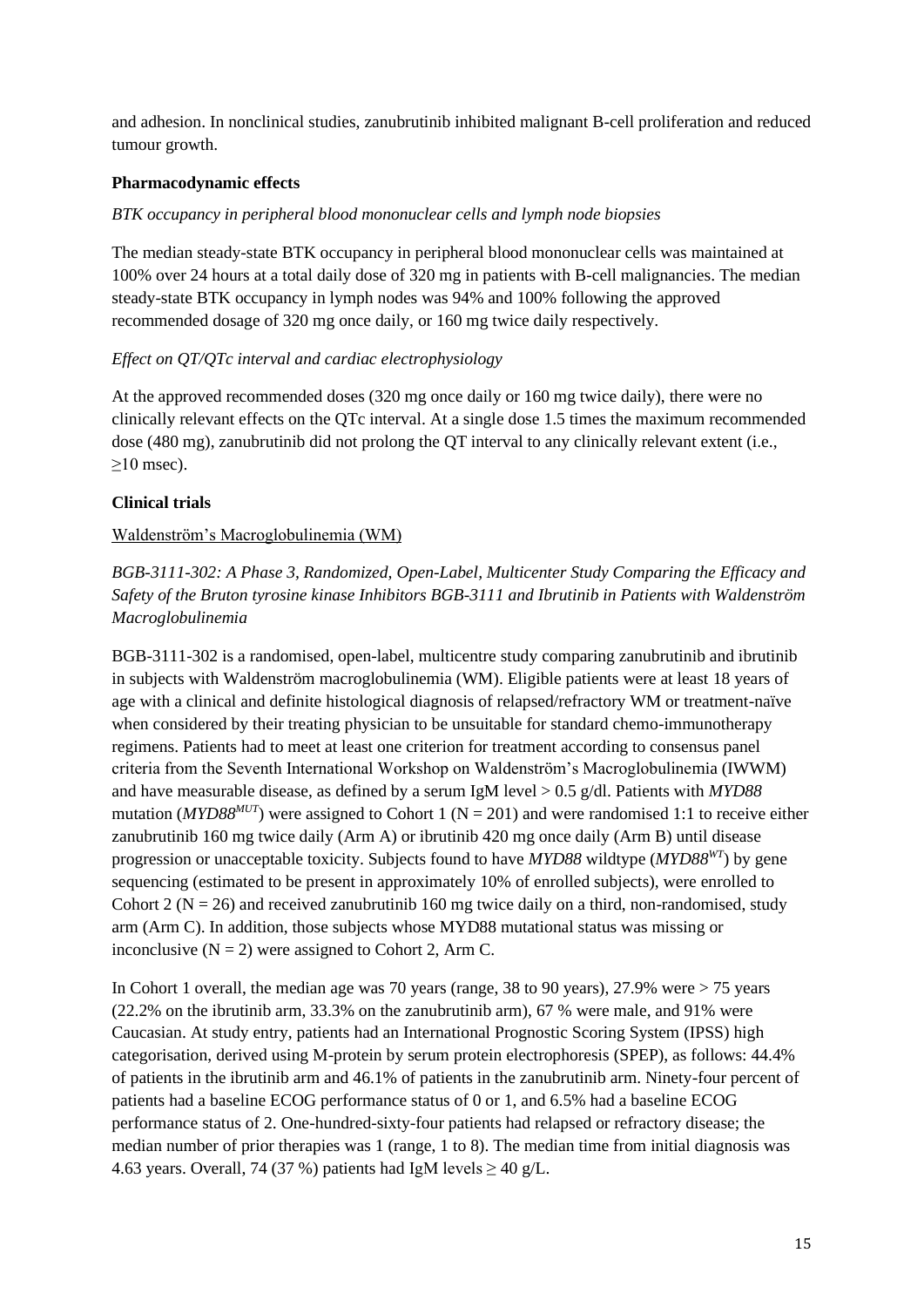In Cohort 2, the median age was 72 years (range,  $39$  to  $87$ ),  $42.9\%$  were  $> 75$ years,  $50\%$  were male, and 96.4 % were Caucasian. At study entry, 42.9% of the patients had an IPSS high categorisation (derived using M-protein by SPEP). Baseline ECOG performance status score was 0 or 1 in 86 % of patients and 14 % had a baseline ECOG performance status of 2. Twenty-three of the 28 patients in Cohort 2 had relapsed or refractory disease, with a median number of prior therapies of 1 (range, 1 to 5). The median times from initial diagnosis was slightly shorter than in Cohort 1 (median 3.65 years versus 4.6 years). Eight (29 %) patients in Cohort 2 had IgM levels  $\geq 40$  g/L.

In Cohort 1, the primary outcome measure was rate of Complete Response (CR) or Very Good Partial Response (VGPR), as assessed by IRC with adaptation of the response criteria updated at the Sixth IWWM. The secondary endpoints for Cohort 1 include MRR, duration of response, rate of CR or VGPR determined by investigator, PFS, resolution of treatment-precipitating symptoms, and antilymphoma effects. The median follow-up was 19.4 months (range 0.5 to 31.1 months) for ibrutinib treated patients and 19.5 months (range 0.4 to 31.2 months) for zanubrutinib-treated patients. The study did not meet statistical significance for the pre-specified efficacy outcome of superior CR+VGPR as assessed by IRC, tested first in patients with R/R disease in ASPEN. Results are shown in Table 9.

## **Table 9: Analysis of Disease Response Per Overall Combined Assessment by Independent Review Committee (Study BGB-3111-302; Cohort 1) (Overall WM Population)**

| <b>Response Category</b>                           | <b>Ibrutinib</b><br>$N = 99$ | <b>Zanubrutinib</b><br>$N = 102$ |  |
|----------------------------------------------------|------------------------------|----------------------------------|--|
| VGPR or CR rate, $n$ $\frac{9}{6}$                 | 19(19.2)                     | 29(28.4)                         |  |
| 95% CI <sup>a</sup>                                | (12.0, 28.3)                 | (19.9, 38.2)                     |  |
| Risk difference $(\%)^b$                           | 10.2                         |                                  |  |
| 95% CI <sup>a</sup>                                |                              | $(-1.5, 22.0)$                   |  |
| p-value <sup>c</sup>                               |                              | 0.0921                           |  |
| MRR (PR or better), $n$ $\left(\frac{9}{6}\right)$ | 77 (77.8)                    | 79 (77.5)                        |  |
| 95% CI <sup>a</sup>                                | (68.3, 85.5)                 | (68.1, 85.1)                     |  |
| Risk difference $(\%)^b$                           | $-0.5$                       |                                  |  |
| 95% CI                                             | $(-12.2, 11.1)$              |                                  |  |
| ORR (MR or better), $n$ $\left(\frac{9}{6}\right)$ | 92 (92.9)                    | 96 (94.1)                        |  |
| 95% CI <sup>a</sup>                                | (86.0, 97.1)                 | (87.6, 97.8)                     |  |

Percentages are based on N.

<sup>a</sup> 2-sided Clopper-Pearson 95% confidence interval.

<sup>b</sup> Mantel-Haenszel common risk difference with the 95% confidence interval calculated using a normal approximation and Sato's standard error stratified by the stratification factors per IRT (strata CXCR4 WT and UNK are combined) and age group ( $\leq 65$  and  $> 65$ ). Ibrutinib is the reference group.

 $\epsilon$ Based on CMH test stratified by the stratification factors per IRT (strata CXCR4 WT and UNK are combined) and age group  $( \le 65 \text{ and } > 65)$ 

In the overall population in Cohort 1, the event-free rates at 12 months for patients in the ibrutinib and zanubrutinib treatment arms per overall combined assessment were 87.2% versus 89.7%, respectively, and 83.8% versus 85.0% at 18 months. The event-free rates at 12 months for relapsed/refractory patients in the ibrutinib and zanubrutinib treatment arms per overall combined assessment were 85.9% versus 92.4%, respectively, and 81.7% versus 85.9% at 18 months.

Results for Cohort 2 are presented in Table 10.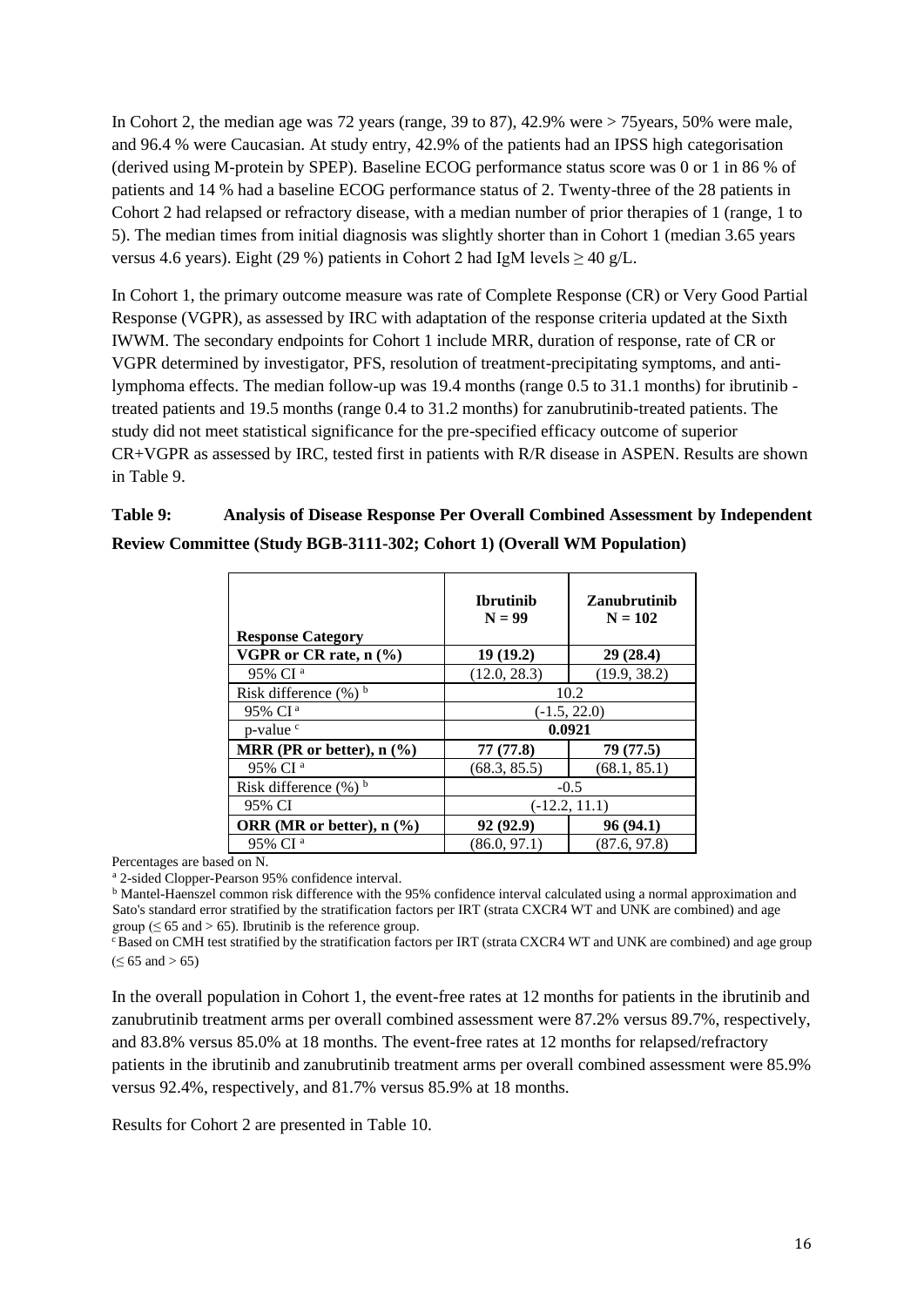**Table 10: Analysis of Disease Response Per Overall Combined Assessment by Independent Review Committee (Study BGB-3111-302; Cohort 2) (Efficacy Analysis Set)**

| <b>Response Category</b>         | <b>Zanubrutinib</b><br>$N = 26$ |
|----------------------------------|---------------------------------|
| VGPR or CR rate, $n \frac{6}{6}$ | 7(26.9)                         |
| 95% CI <sup>a</sup>              | (11.6, 47.8)                    |
| MRR (PR or better), $n$ (%)      | 13(50.0)                        |
| 95% CI <sup>a</sup>              | (29.9, 70.1)                    |
| ORR (MR or better), $n$ (%)      | 21(80.8)                        |
| 95% CI <sup>a</sup>              | (60.6, 93.4)                    |

Percentages are based on N.

a Includes patients whose only overall tumor response available is progressive disease unconfirmed (PDu).

In the overall population in Cohort 2, the event-free rates at 12 and 18 months were 72.4% and 68.1%, respectively, per overall combined assessment.

*BGB-3111-AU-003: A Phase I/II, Open Label, Multiple Dose, Dose Escalation and Expansion Study to Investigate the Safety and Pharmacokinetics of the BTK Inhibitor BGB 3111 in Patients With B-Cell Lymphoid Malignancies*

BGB-3111-AU-003 is a Phase 1/2 open-label, dose-escalation, multicentre, single arm trial of B-cell malignancies including 78 WM patients. Zanubrutinib was given orally at starting doses ranging from 40 mg daily to 160 mg twice daily until disease progression or unacceptable toxicity. Most patients (93%) received a total daily dose of 320 mg daily (either 320 mg once daily or 160 mg twice daily).

The median age of patients was 67 years (range 40 to 87), 80% were male, and 86 % were Caucasian. Ninety-six percent of patients had a baseline ECOG performance status of 0 or 1, and 4 % had a baseline ECOG performance status of 2. Fifty-four patients had relapsed or refractory disease; the median number of prior therapies was 2 (range, 1 to 8). The median time from initial diagnosis was 4.31 years. Overall, 24 (31%) patients had IgM levels  $\geq$  40 g/L.

Seventy-three patients were evaluable for efficacy. Assessment of response was evaluated using the combined response criteria updated at the Sixth IWWM. Results by investigator are shown in Table 11.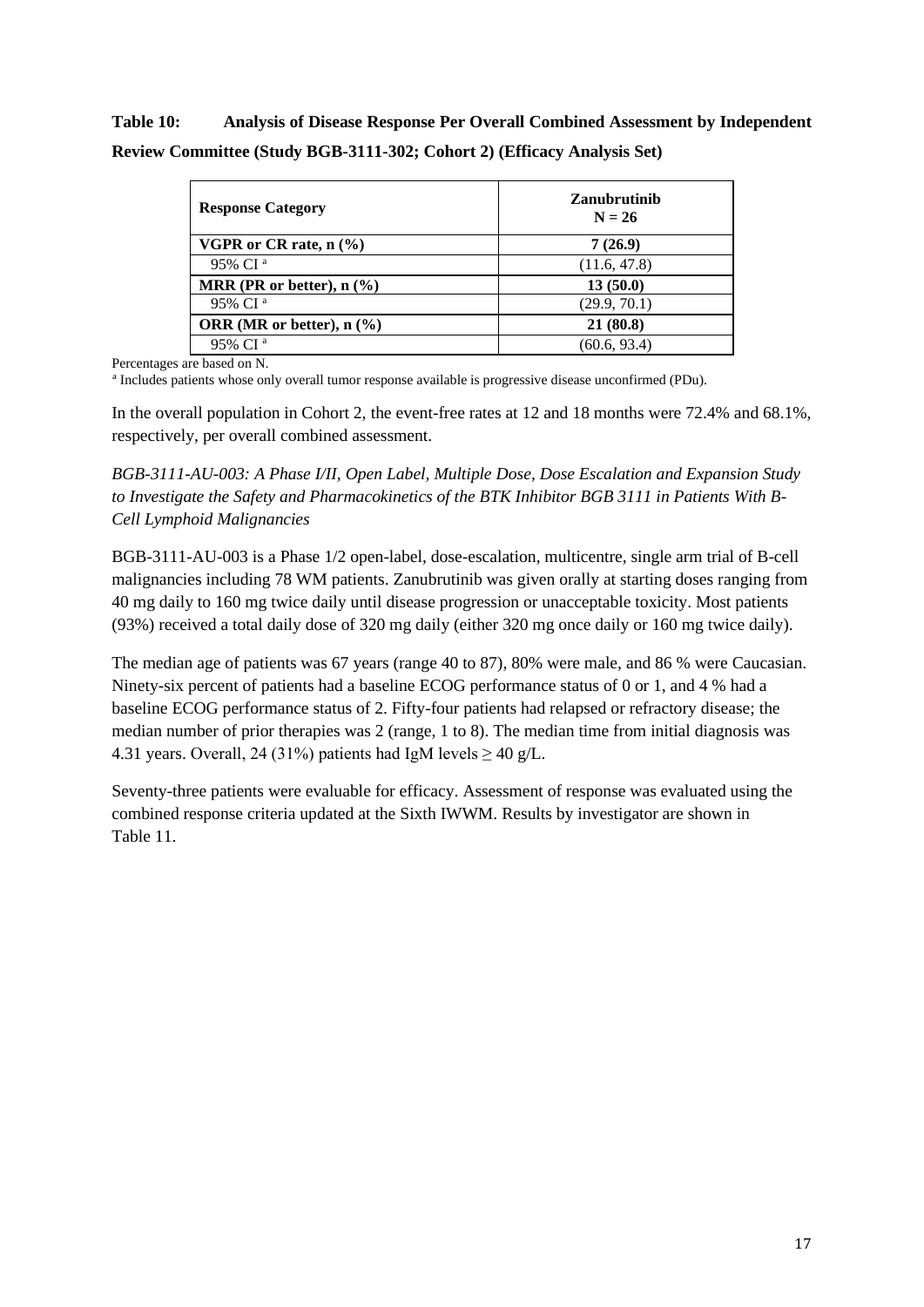| Table 11: |                                                     | Assessment of Response (WM Efficacy Evaluable Set) Per Overall Combined |  |  |
|-----------|-----------------------------------------------------|-------------------------------------------------------------------------|--|--|
|           | <b>Assessment by Investigator (BGB-3111-AU-003)</b> |                                                                         |  |  |

| <b>Response Category</b>                              | <b>Relapsed/Refractory</b><br>WM<br>$(N = 49)$ | <b>Total WM</b><br>$(N = 73)$ |  |
|-------------------------------------------------------|------------------------------------------------|-------------------------------|--|
| Best Overall Response, n (%)                          |                                                |                               |  |
| <b>CR</b>                                             | 1(2.0)                                         | 1(1.4)                        |  |
| <b>VGPR</b>                                           | 24 (49.0)                                      | 32(43.8)                      |  |
| <b>PR</b>                                             | 14(28.6)                                       | 27(37.0)                      |  |
| VGPR or CR Rate, $n$ $(\%)$                           | 25(51.0)                                       | 33 (45.2)                     |  |
| 95% CI <sup>a</sup>                                   | (36.3, 65.6)                                   | (33.5, 57.3)                  |  |
| Major Response Rate (PR or Better), n<br>(%)          | 39 (79.6)                                      | 60(82.2)                      |  |
| 95% CI <sup>a</sup>                                   | (65.7, 89.8)                                   | (71.5, 90.2)                  |  |
| <b>Overall Response Rate (MR or Better), n</b><br>(%) | 46 (93.9)                                      | 70 (95.9)                     |  |
| 95% CI <sup>a</sup>                                   | (83.1, 98.7)                                   | (88.5, 99.1)                  |  |
| <b>Median Study Follow-up (Range)</b>                 | 35.81 (4.44, 57.17)                            | 30.32 (4.44, 57.17)           |  |

Abbreviations: BTK, Bruton tyrosine kinase; CI, confidence interval; CR, complete response; NE, not estimable; PR, partial response, R/R, relapsed/refractory; VGPR, very good partial response; WM, Waldenström's macroglobulinemia Percentages are based on N, the number of patients in the WM Efficacy Evaluable Set (i.e., received  $\geq 1$  dose of zanubrutinib, had baseline IgM or M-protein  $\geq$  5 g/L, and no prior exposure to a BTK inhibitor). <sup>a</sup> Calculated using the Clopper-Pearson method.

Data cut-off 31 August 2019

The median durations of VGPR or CR, major response, and overall response have not been reached for the total WM population or relapsed/refractory patients who achieved a response to study treatment.

The estimated event-free rates at 12, 18, and 24 months for the total WM patient population who achieved a major response were 91.6%, 88.0%, and 83.2%, respectively.

## Mantle Cell Lymphoma (MCL)

*BGB-3111-206: A Single-Arm, Open-Label, Multicenter Phase 2 Study to Evaluate Efficacy and Safety of BGB-3111, a Bruton's Tyrosine Kinase (BTK) Inhibitor, in Subjects with Relapsed or Refractory Mantle Cell Lymphoma (MCL)*

BGB-3111-206 is a Phase 2 open-label, multicentre, single arm trial of 86 previously treated MCL patients. Zanubrutinib was given orally at a dose of 160 mg twice daily until disease progression or unacceptable toxicity.

The median age of patients was 60.5 years (range 34 to 75) and the majority were male (77.9%). The median time since diagnosis was 30 months and the median number of prior therapies was 2 (range 1 to 4). The most common prior regimens were CHOP-based (90.7%) followed by rituximab-based (74.4%). The majority of patients had extranodal involvement (70.9%) and refractory disease (52.3%). Blastoid variant of MCL was present in 14% of patients. The combined biologic MIPI score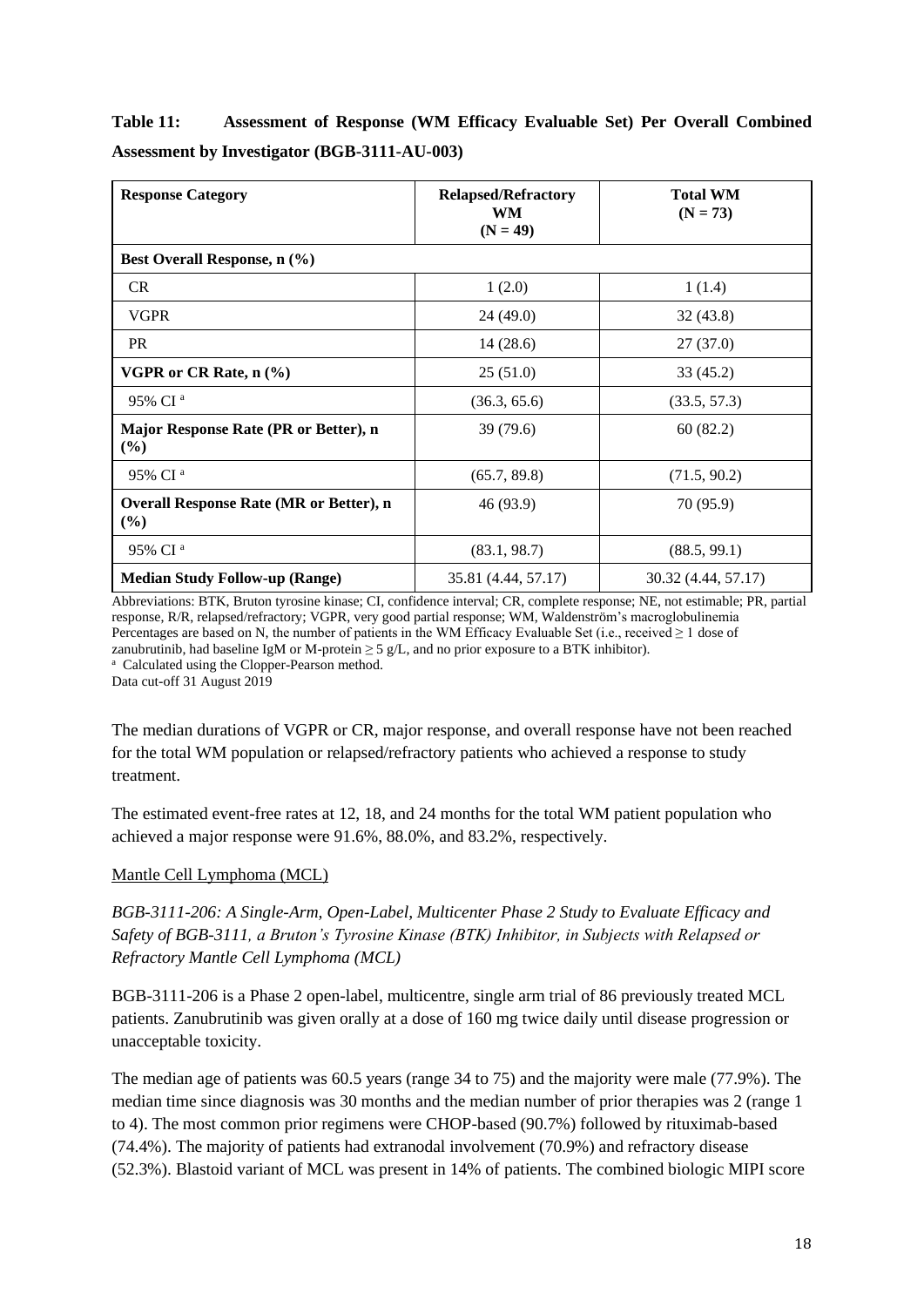(which includes age, ECOG score, baseline lactate dehydrogenase, WBC count and Ki-67% staining in tumor cells) was intermediate in 45.3% and high risk in 38.4%.

Tumor response was according to the 2014 Lugano Classification and the primary efficacy endpoint was overall response rate as assessed by an Independent Review Committee (IRC).

## **Table 12: BGB-3111-206 Efficacy Results in MCL Patients by Independent Review Committee**

|                               | <b>Study BGB-3111-206</b><br>$(N=86)$ |
|-------------------------------|---------------------------------------|
| Median Follow Up Time         | 18.4 months                           |
| ORR (95% CI)                  | 83.7% (74.2, 90.8)                    |
| CR                            | 68.6%                                 |
| <b>PR</b>                     | 15.1%                                 |
| Median DoR in months (95% CI) | 19.5(16.6, NE)                        |

Note: Percentages were based on N.

ORR: overall response rate, CR: complete response, PR: partial response, DoR: duration of response, CI: confidence interval, NE: non-evaluable.

## *BGB-3111-AU-003: A Phase I/II, Open Label, Multiple Dose, Dose Escalation and Expansion Study to Investigate the Safety and Pharmacokinetics of the BTK Inhibitor BGB 3111 in Patients With B-Cell Lymphoid Malignancies*

BGB-3111-AU-003 is a Phase 1/2 open-label, dose-escalation, multicentre, single arm trial of B-cell malignancies including 37 previously treated MCL patients. Zanubrutinib was given orally at starting doses ranging from 40 mg daily to 160 mg twice daily until disease progression or unacceptable toxicity. Most patients (32/37) received a total daily dose of 320 mg daily (either 320 mg once daily or 160 mg twice daily).

The median age of patients of the 32 R/R MCL patients receiving 320 mg daily was 70 years (range 42 to 86), and 37.5% of patients were ≥75 years old. The majority of patients were male (68.8%). The median time since diagnosis was 4.5 years and the median number of prior therapies was 1 (range 1 to 4). The most common prior regimens were rituximab-based (93.8%) followed by CHOP-based regimen (59.4%). The majority of patients had extranodal involvement (78.1%), and 25% had refractory disease. The MIPI score (which includes age, ECOG score, baseline lactate dehydrogenase and WBC count) was intermediate in 40.6% and high risk in 31.3%.

Tumor response was according to the 2014 Lugano Classification and the primary efficacy endpoint was overall response rate as assessed by an Independent Review Committee. PET scans were not required per protocol, and most responses were assessed using CT imaging.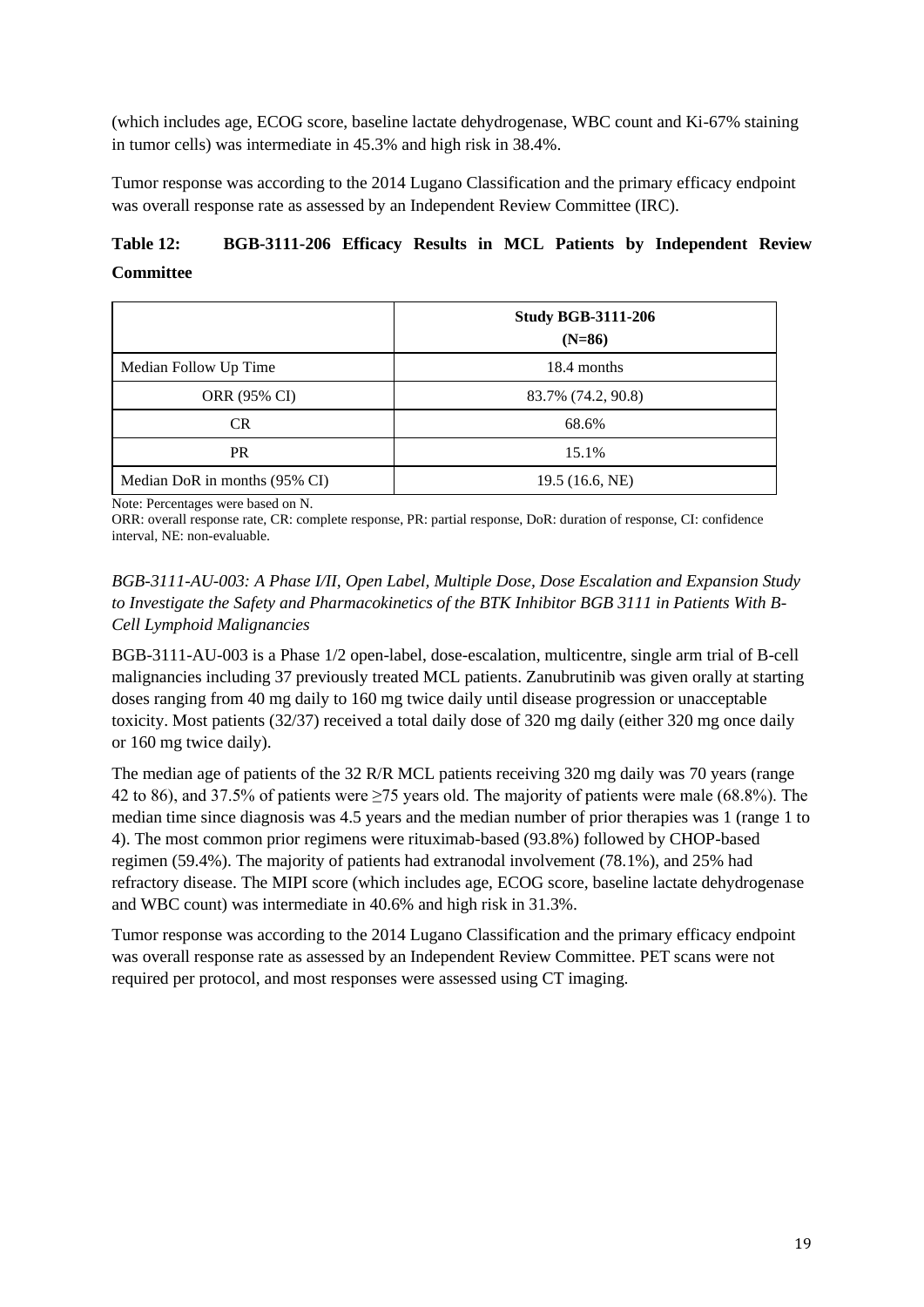## **Table 13: BGB-3111-AU-003 Efficacy Results in MCL Patients by Independent Review Committee**

|                               | <b>Study BGB-3111-AU-003</b><br>$(N=32)$ |
|-------------------------------|------------------------------------------|
| Median Follow Up Time         | $14.75$ months                           |
| ORR (95% CI)                  | 84.4% (67.2, 94.7)                       |
| <b>CR</b>                     | $25.0\%*$                                |
| <b>PR</b>                     | 59.4%                                    |
| Median DoR in months (95% CI) | 18.53 (12.58, NE)                        |

Note: Percentages were based on N.

ORR: overall response rate, CR: complete response, PR: partial response, DoR: duration of response, PFS: progression free survival, CI: confidence interval, NE: non-evaluable.

\* Only CT scans were mandated.

## **5.2 PHARMACOKINETIC PROPERTIES**

Zanubrutinib maximum plasma concentration  $(C_{\text{max}})$  and area under the plasma drug concentration over time curve (AUC) increase proportionally over a dosage range from 40 mg to 320 mg (0.13 to 1 time the recommended total daily dose). Limited systemic accumulation of zanubrutinib was observed following repeated administration.

The geometric mean (%CV) zanubrutinib steady-state daily AUC is 2,099 (42%) ng·h/mL following a 160 mg twice daily dose and 1,917 (59%) ng·h/mL following a 320 mg once daily dose. The geometric mean (%CV) zanubrutinib steady-state C<sub>max</sub> is 299 (56%) ng/mL following a 160 mg twice daily dose and 533 (55%) ng/mL following a 320 mg once daily dose.

## **Absorption**

The median  $T_{\text{max}}$  of zanubrutinib is 2 hours. No clinically significant differences in zanubrutinib AUC or Cmax were observed following administration of a high-fat meal (approximately 1,000 calories with 50% of total caloric content from fat) in healthy subjects.

## **Distribution**

The geometric mean (%CV) apparent steady-state volume of distribution of zanubrutinib during the terminal phase (Vz/F) was 522 (71%) L. The plasma protein binding of zanubrutinib is approximately 94% and the blood-to-plasma ratio was 0.7-0.8.

#### **Metabolism**

Zanubrutinib is primarily metabolised by cytochrome P450(CYP)3A. None of these metabolites are considered to contribute significantly to the safety and efficacy profile of zanubrutinib.

## **Excretion**

The mean half-life  $(t\frac{1}{2})$  of zanubrutinib is approximately 2 to 4 hours following a single oral zanubrutinib dose of 160 mg or 320 mg. The geometric mean (%CV) apparent oral clearance (CL/F) of zanubrutinib during the terminal phase was 128 (61%) L/h.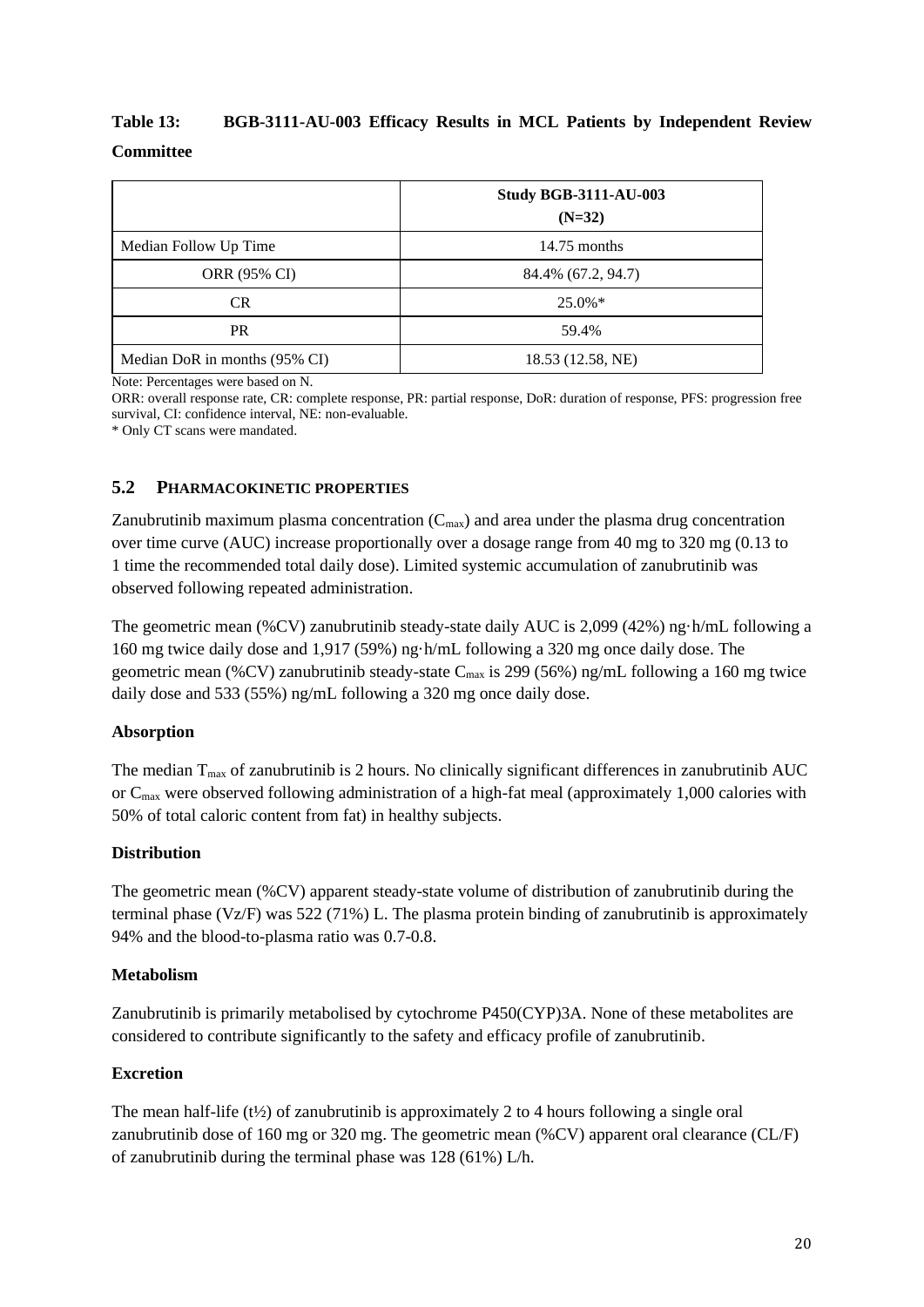Following a single radiolabelled zanubrutinib dose of 320 mg to healthy subjects, approximately 87% of the dose was recovered in faeces (38% unchanged) and 8% in urine (less than 1% unchanged).

## **Special Populations**

## *Age*

Age (19 to 90 years) had no clinically meaningful effect on zanubrutinib pharmacokinetics based on population PK analysis.

## *Gender*

Gender had no clinically meaningful effect on zanubrutinib pharmacokinetics based on population PK analysis.

## *Race*

Ethnicity (Asian, Caucasian, and Other) had no clinically meaningful effect on zanubrutinib pharmacokinetics based on population PK analysis.

## *Body Weight*

Body weight (36 to 140 kg) had no clinically meaningful effect on zanubrutinib pharmacokinetics based on population PK analysis.

## *Renal Insufficiency*

Zanubrutinib undergoes minimal renal elimination. Based on population PK analysis, mild and moderate renal impairment ( $CrCl \geq 30$  mL/min as estimated by Cockcroft-Gault equation) had no influence on the exposure of zanubrutinib. Limited PK data is available in patients with severe renal impairment (CrCl < 30 mL/min) or in patients requiring dialysis.

## *Hepatic Insufficiency*

The total AUC of zanubrutinib increased by 11% in subjects with mild hepatic impairment (Child-Pugh class A), by 21% in subjects with moderate hepatic impairment (Child-Pugh class B), and by 60% in subjects with severe hepatic impairment (Child-Pugh class C) relative to subjects with normal liver function. The unbound AUC of zanubrutinib increased by 23% in subjects with mild hepatic impairment (Child-Pugh class A), by 43% in subjects with moderate hepatic impairment (Child-Pugh class B), and by 194% in subjects with severe hepatic impairment (Child-Pugh class C) relative to subjects with normal liver function.

## **5.3 PRECLINICAL SAFETY DATA**

## **Genotoxicity**

Zanubrutinib was not mutagenic in a bacterial mutagenicity (Ames) assay, was not clastogenic in a chromosome aberration assay in mammalian (CHO) cells, nor was it clastogenic in an *in vivo* bone marrow micronucleus assay in rats at oral doses up to 2000 mg/kg.

## **Carcinogenicity**

Carcinogenicity studies have not been conducted with zanubrutinib.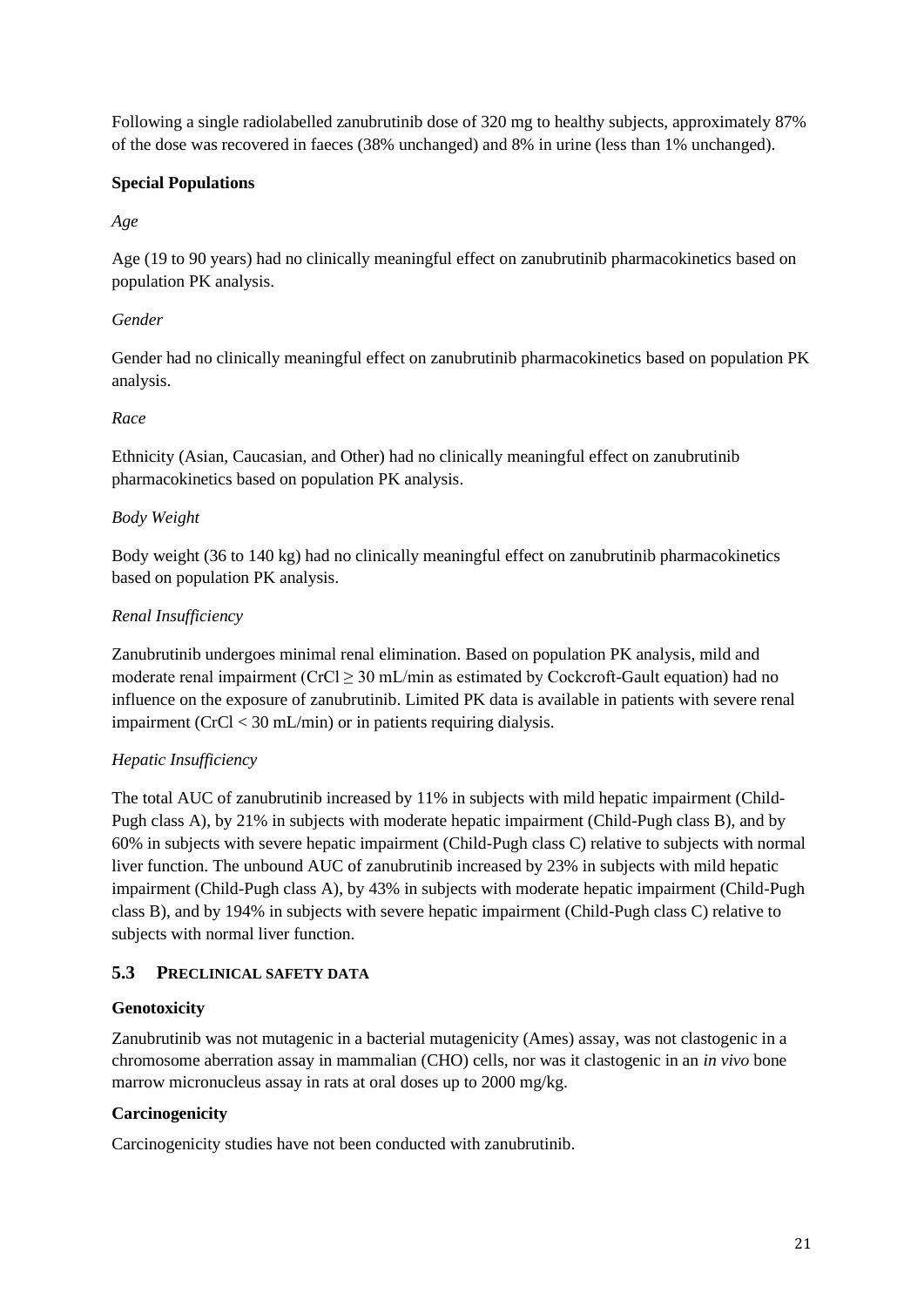# **6 PHARMACEUTICAL PARTICULARS**

## **6.1 LIST OF EXCIPIENTS**

Capsule content Microcrystalline cellulose Croscarmellose sodium Sodium lauryl sulfate Colloidal anhydrous silica Magnesium stearate

Capsule shell Gelatin Titanium dioxide

Printable ink OPACODE monogramming ink S-1-277002 BLACK

## **6.2 INCOMPATIBILITIES**

Not applicable.

## **6.3 SHELF LIFE**

In Australia, information on the shelf life can be found on the public summary of the Australian Register of Therapeutic Goods (ARTG). The expiry date can be found on the packaging.

## **6.4 SPECIAL PRECAUTIONS FOR STORAGE**

Store below 30°C. Store in Original Container.

## **6.5 NATURE AND CONTENTS OF CONTAINER**

HDPE bottles with a child-resistant polypropylene closure. Each carton contains one bottle. Each bottle contains 120 capsules.

#### **6.6 SPECIAL PRECAUTIONS FOR DISPOSAL**

In Australia, any unused medicine or waste material should be disposed of by taking to your local pharmacy.